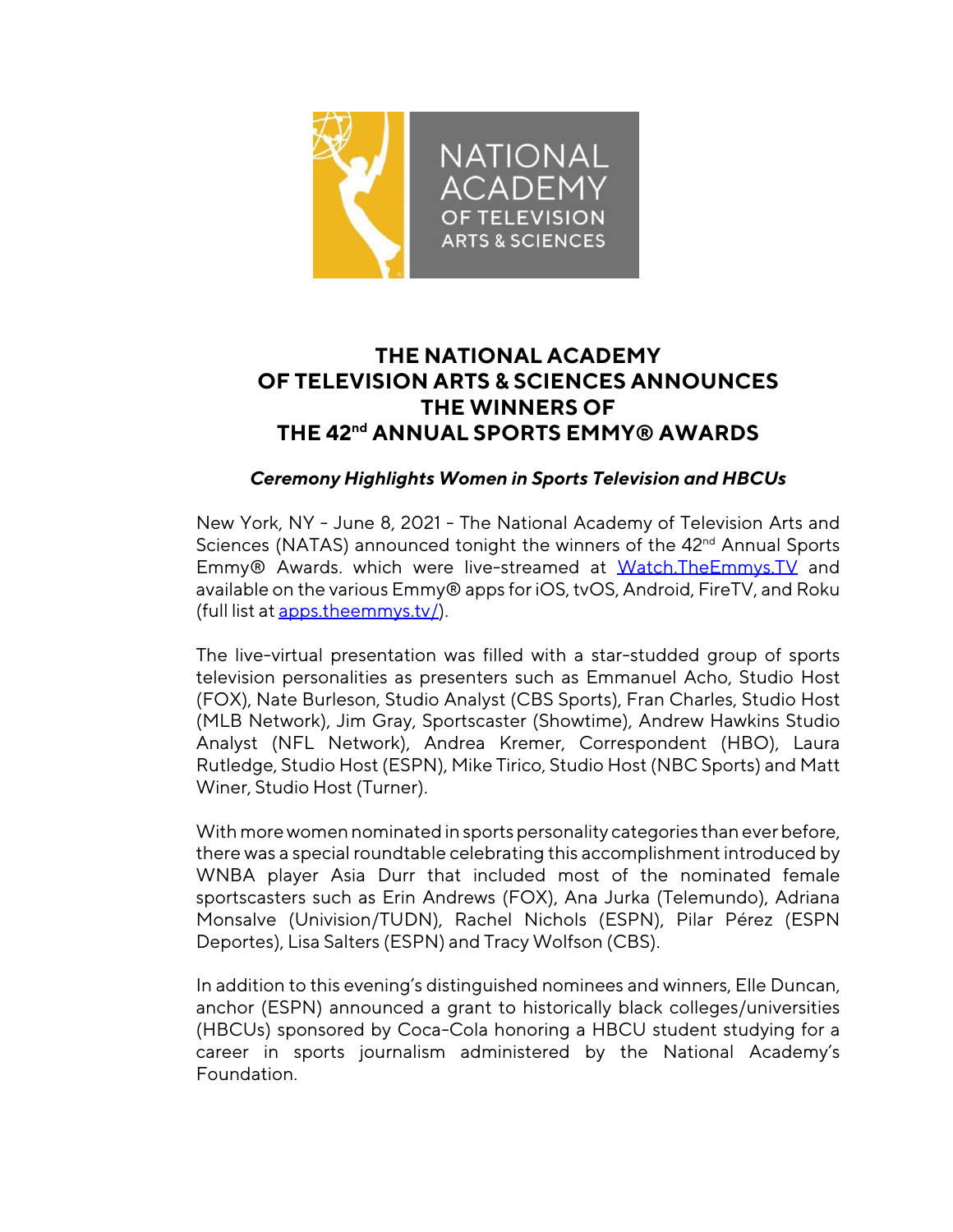Winners were announced in 46 categories including Outstanding Live Sports Special, Live Sports Series and Playoff Coverage, three Documentary categories, Outstanding Play-by-Play Announcer, Studio Host, and Emerging On-Air Talent, among others.

Tonight's program and many other Emmy® Award programs are available for viewing at any time on our OTT platform Watch.TheEmmys.TV sponsored by Vimeo.

Accounting services for the competition are provided by the firm of Lutz & Carr, LLP.

### **About The National Academy of Television Arts & Sciences**

The National Academy of Television Arts & Sciences (NATAS) is a service organization dedicated to the advancement of the arts and sciences of television and the promotion of creative leadership for artistic, educational, and technical achievements within the television industry. It recognizes excellence in television with the coveted Emmy® Awards for News & Documentary, Sports, Daytime and Daytime Creative Arts programming, as well as achievements in television Technology & Engineering.

NATAS membership consists of more than 18,000+ broadcast and media professionals represented in 19 regional chapters across the country. Beyond awards, NATAS has extensive educational programs including regional student television and its Student Award for Excellence and the National Student Production Awards for outstanding journalistic work by high school students, as well as scholarships, publications, and major activities for both industry professionals and the viewing public.

For more information, please visit the website at http://www.theemmys.tv/

For press information, please contact:

PG Pillitteri ppillitteri@emmyonline.tv

B. Harlan Boll harlan@bhbpr.com 626-296-3757

Click here for the Sports Emmy Awards Facebook Page

Click here for the Sports Emmy Twitter Page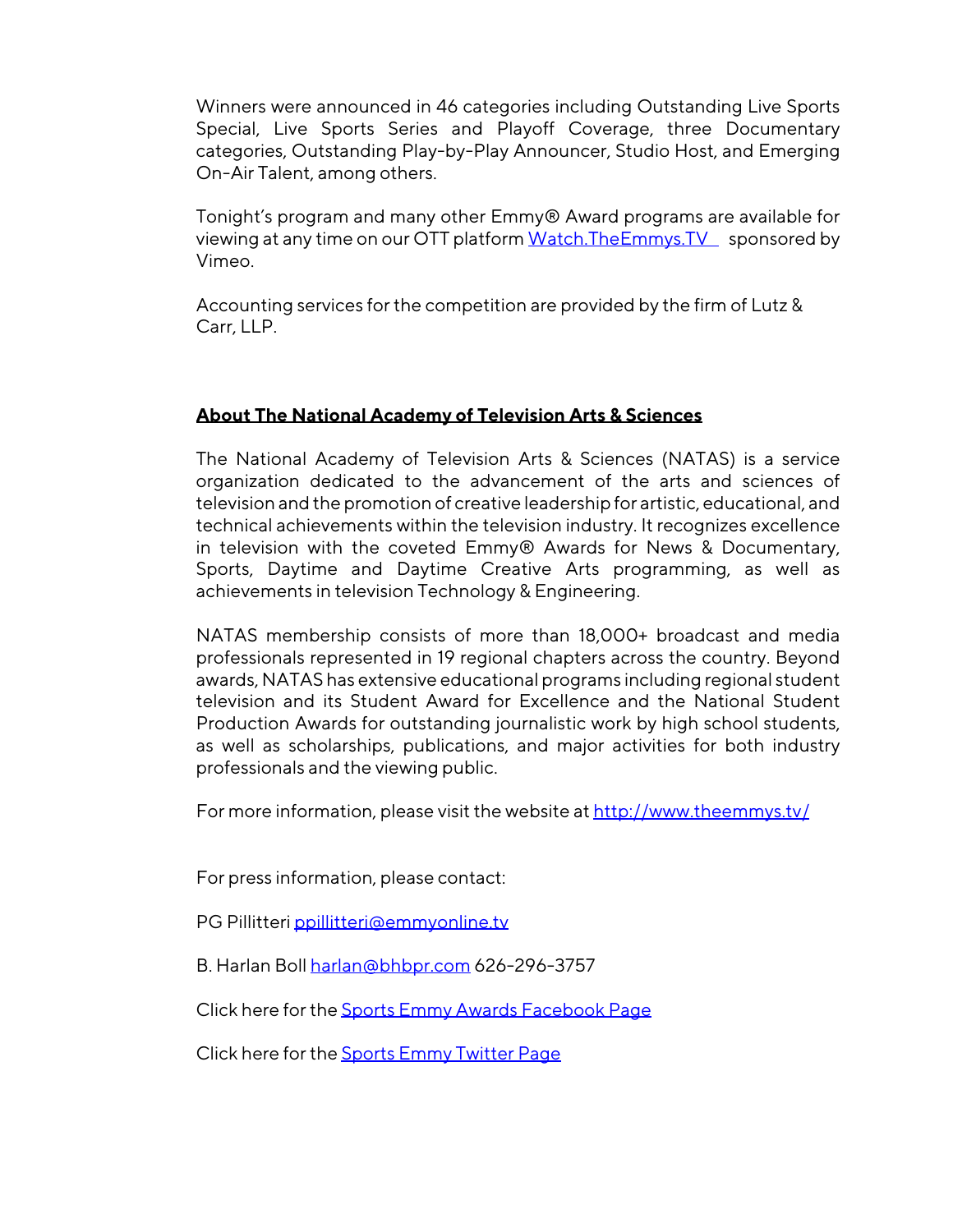| <b>Network</b>            | Winners                 |
|---------------------------|-------------------------|
| <b>TNT</b>                | $\overline{7}$          |
| <b>ESPN</b>               | 6                       |
| FS1                       | 5                       |
| <b>NFL Network</b>        | $\overline{\mathbf{4}}$ |
| <b>CBS</b>                | $\mathbf{3}$            |
| <b>ESPN Deportes</b>      | $\overline{\mathbf{3}}$ |
| <b>FOX</b>                | $\overline{\mathbf{3}}$ |
| <b>HBO</b>                | $\overline{\mathbf{3}}$ |
| <b>MLB Network</b>        | $\mathbf{3}$            |
| <b>NBC</b>                | $\overline{\mathbf{3}}$ |
| <b>Netflix</b>            | $\overline{2}$          |
| Nickelodeon               | $\overline{2}$          |
| <b>Red Bull TV</b>        | $\overline{2}$          |
| YouTube                   | $\overline{2}$          |
| Apple TV+                 | $\mathbf{1}$            |
| <b>CBS Sports Network</b> | $\mathbf{1}$            |
| ESPN+                     | $\mathbf{1}$            |
| <b>MotorTrend</b>         | $\mathbf{1}$            |
| <b>NBA Digital</b>        | $\mathbf{1}$            |
| <b>Showtime</b>           | $\mathbf{1}$            |

# **The 42nd Annual Sports Emmy Award by Network**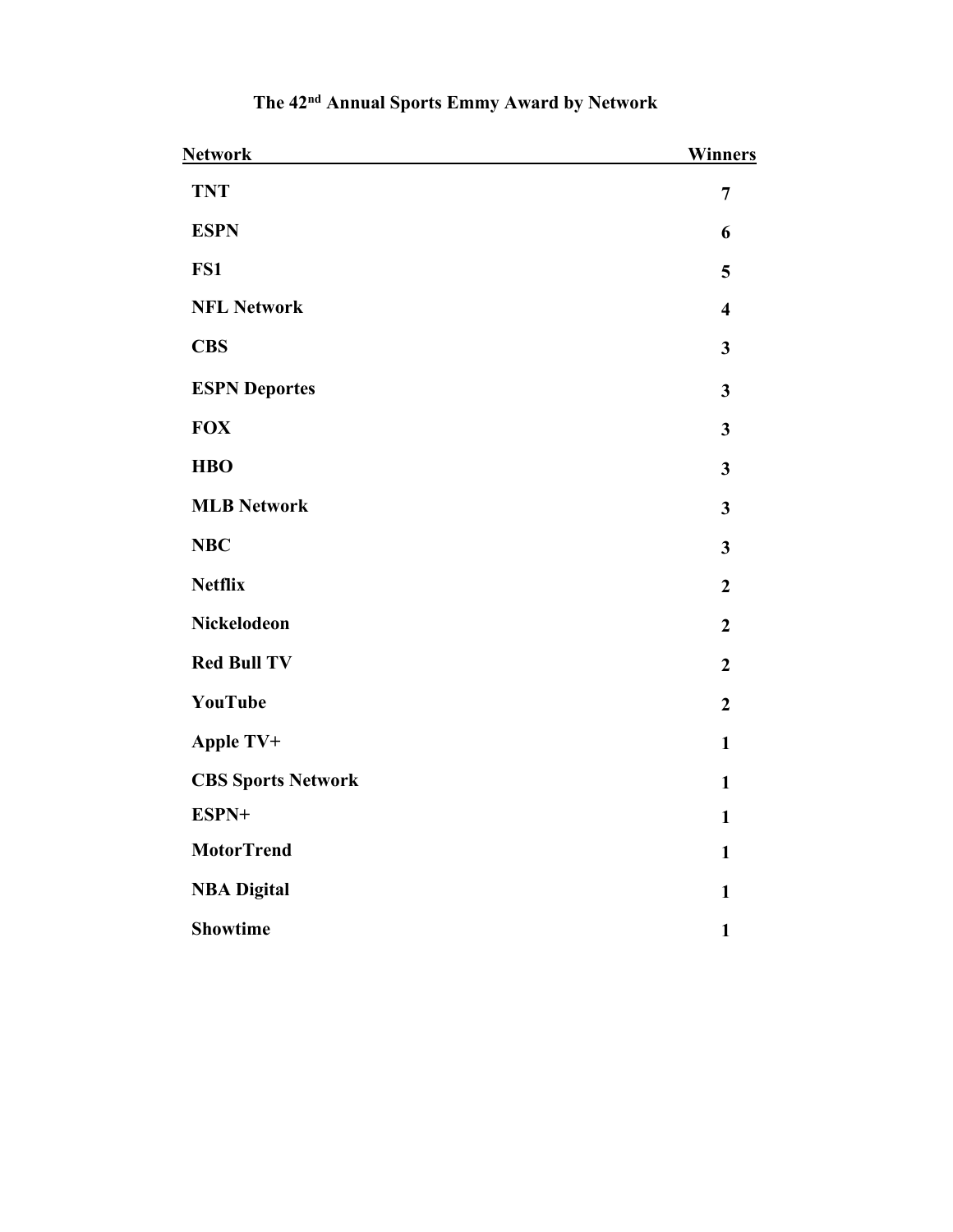| <u>Network Group</u>          |                              | Winners                 |
|-------------------------------|------------------------------|-------------------------|
| <b>ESPN</b>                   | (ESPN, ESPN+, ESPN Deportes) | 9                       |
| <b>FOX Sports Media Group</b> | (FOX, FS1)                   | 5                       |
| <b>Turner Sports</b>          | (TNT)                        | 7                       |
| <b>CBS</b> Sports             | (CBS, CBS Sports Network)    | $\mathbf{3}$            |
| <b>NFL Network</b>            |                              | $\overline{\mathbf{4}}$ |
| <b>HBO</b> Sports             |                              | $\overline{\mathbf{3}}$ |
| <b>MLB Network</b>            |                              | $\mathbf{3}$            |
| <b>NBC Sports Group</b>       | (NBC)                        | $\mathbf{3}$            |
| <b>Netflix</b>                |                              | $\overline{2}$          |
| Nickelodeon                   |                              | $\boldsymbol{2}$        |
| <b>Red Bull TV</b>            |                              | $\boldsymbol{2}$        |
| YouTube                       |                              | $\boldsymbol{2}$        |
| <b>Apple TV+</b>              |                              | $\mathbf{1}$            |
| <b>MotorTrend</b>             |                              | $\mathbf{1}$            |
| <b>NBA Digital</b>            |                              | $\mathbf{1}$            |
| <b>Showtime</b>               |                              | 1                       |

### **The 42nd Annual Sports Emmy Award by Network Group**

Please note: In the table above, if an entry is credited to multiple network groups, then each network is given credit for a winner (e.g. CBS/TNT yields 1 winner for CBS Sports and 1 winner for Turner Sports). If all credited networks are from the<br>same corporate entity, then the network group gets credit for 1 Emmy winner (e.g.<br>ABC/ESPN equals 1 winner for ESPN).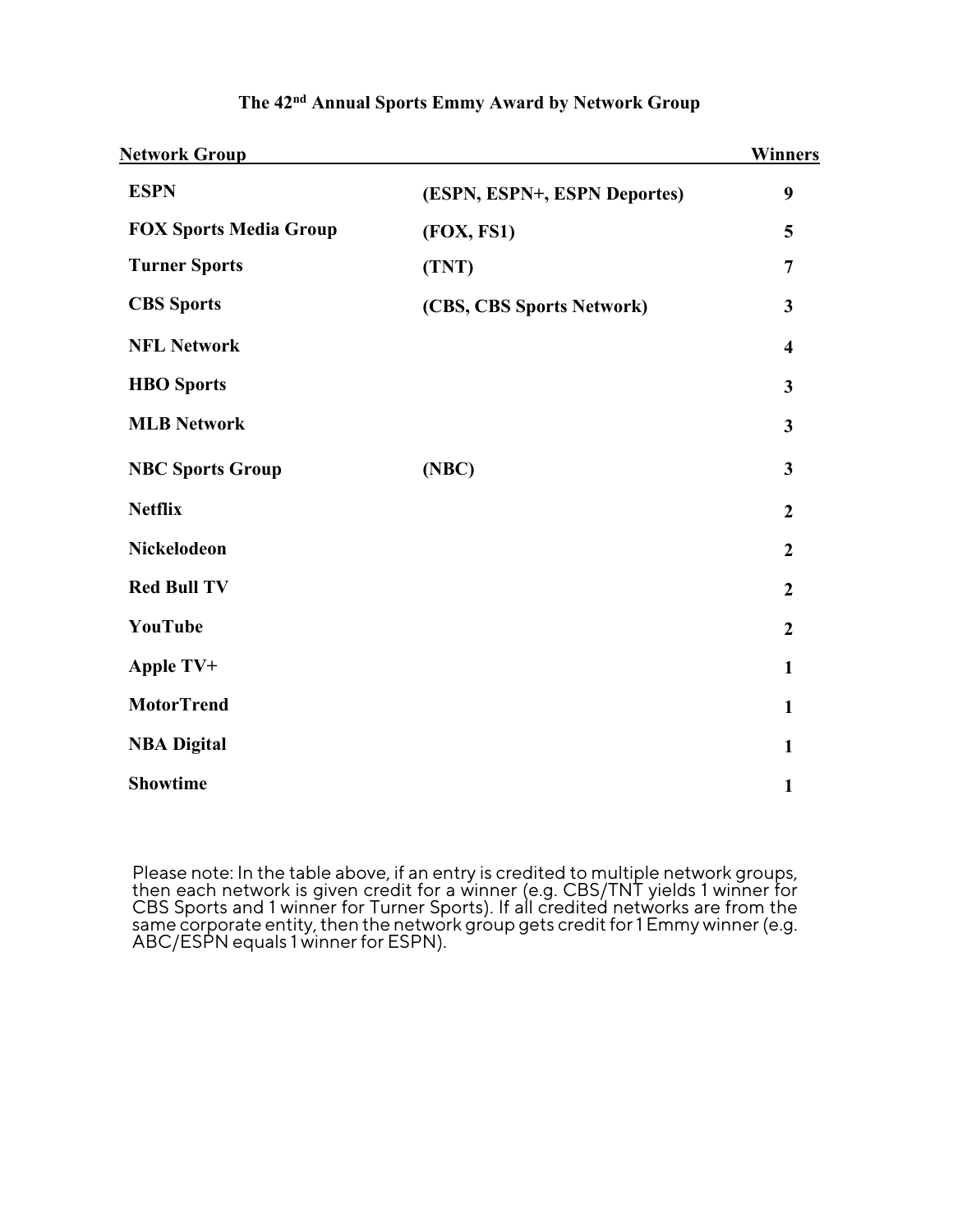| <b>Program</b>                        | <b>Winners</b> | <b>Network</b>     |
|---------------------------------------|----------------|--------------------|
| <b>NBA on TNT</b>                     | 2              | <b>TNT</b>         |
| <b>NFC Wildcard Game</b>              | 2              | <b>Nickelodeon</b> |
| <b>NFL 360</b>                        | $\mathbf 2$    | <b>NFL Network</b> |
| <b>Real Sports with Bryant Gumbel</b> | 2              | <b>HBO</b>         |
| <b>Rising Phoenix</b>                 | 2              | <b>Netflix</b>     |
| <b>Sunday Night Football</b>          | 2              | <b>NBC</b>         |
| <b>Super Bowl LV</b>                  | $\mathbf 2$    | <b>CBS</b>         |

# **The 42nd Annual Sports Emmy Award by Multiple Winners**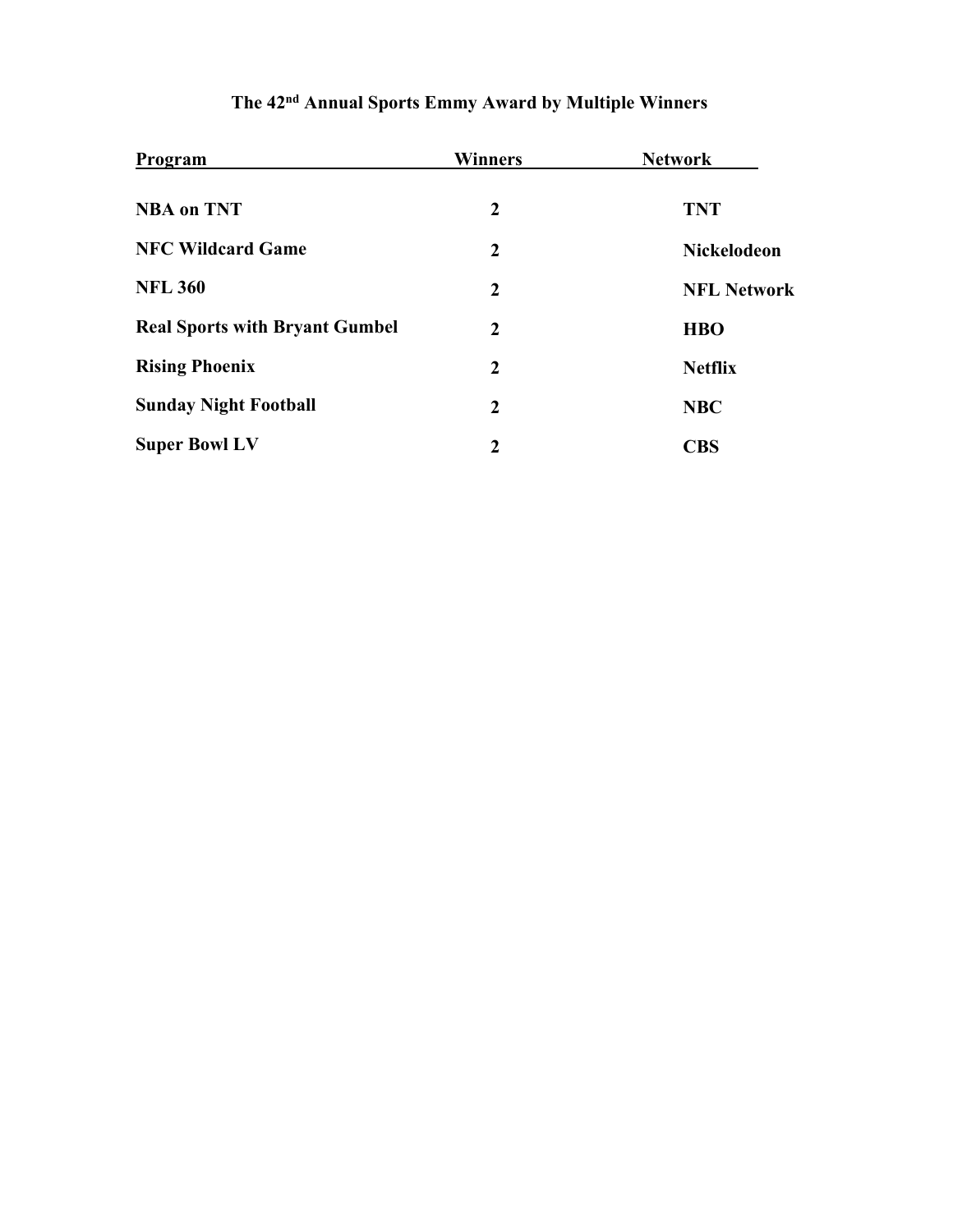# **Sports Emmy Awards**

## **OUTSTANDING LIVE SPORTS SPECIAL**

### **2020 NBA All-Star Game on TNT TNT**

**Executive Producers**

### Craig Barry, Albert Vertino **Coordinating Producers** Tara August, Deaton Bell, Tim Kiely, Jeremy Levin, Matt Mosteller, Drew Watkins **Senior Producers** Tyler Lassiter, Craig Murray, Chris Perkins **Supervising Producer** James Glenn **Producers** Chris Bloxom, Mitchell Glass, Brittany Hardy, Tom Heitz, Danilo Lobo Dias , Sarah Phillips, Tyler Price, Jeff Randolph, Jonathan Scott, Brian Sterling, David Trager, Kyle Wells, Alix Wells, Torrence Wilson **Coordinating Director** Steve Fiorello

#### **Directors**

Andrew Greathouse, Matt Lipp, Jordan Shorthouse

### **Associate Producers**

George Adams, Phil Barker, Natalie Bohonsky, John Boller, Morgan Farr, Kelly Flowers, Shawn Gerchicoff, Keion Grissom, Nick Hoberg, Alex Houvouras, Jason Ingram, Michael Kaplan, Sean Kennedy, Jeff Kibler, Matt Lingerfelt, Ann Lutzenkirchen, Audrey Martin, Sarah Meneely, Garett Montgomery, Bridget Morris, Jeff Paris, Sam Poulos, Ryan Rabern, Garett Ryfa, Olivia Scarlett, Lee Shelton, Dudley Shotwell, Don Slouffman, Ben Spitalnick, Kellen Stargell, Ryan Thomas, Kim Titone, Chandler Traub, Joe Underhill, Alvin Whitney, Mike Winslow, Michele Zarzaca

#### **Associate Directors**

Erron Banks, Chasitie Bradford, Donzell Floyd, Mark Garcia, Dina Ghioto, Dan Leroux, Jerry Ma, Chase Oliver, Charlie Owens, Salim Sobers, Jesse Vogel, Morgan Weinbrecht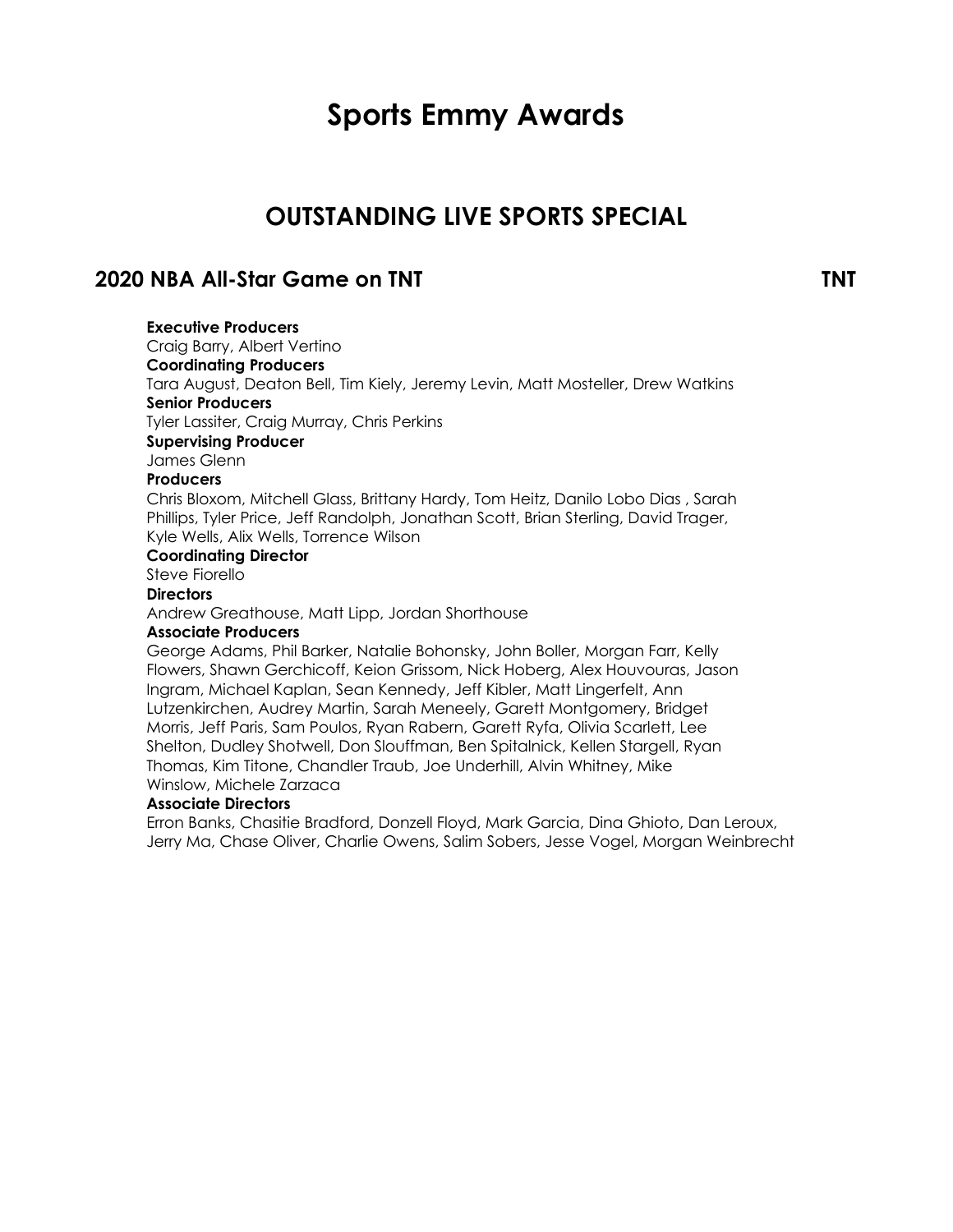# **OUTSTANDING LIVE SPORTS SERIES**

### **Sunday Night Football NBC**

**Executive Producers** Pete Bevacqua, Sam Flood, Fred Gaudelli **Segment Producers** Kevin Brown, Michael Carey, George Chahrouri, Aaron Cohen, Stephen Greenberg, Ken Hirdt, Vincent Rao, Mike Ryan, Joshua Veltrie **Sideline Producer** Betsy Riley **Director** Drew Esocoff **Replay Director** Charlie Vanacore **Associate Producers** Kylie Callura, Andy Freeland, Alex Haubenstock, Wade Junco, Michael Morrell, Adrian Satchell, Kevin Soldani, Jake Somerville, Matt Stolbof, Tricia Surber, Avery Watlington, John Watson, Emily Winter, Alex Wolochuk **Associate Directors** Brigette Boginis, Michael Eisenstein, Dick Ellis **Stage Managers** Ethan Balcer, Melissa Horton, Lynn Vandenberg

# **OUTSTANDING PLAYOFF COVERAGE**

### **NFC Wild Card Game Nickelodeon**

*Chicago Bears vs. New Orleans Saints [CBS Sports]*

**Executive Producers**

David Berson, Harold Bryant, Sean McManus, Brian Robbins **Senior Coordinating Producers** Rob Bagshaw, Stephen Karasik **Coordinating Producer** Shawn Robbins **Producers** Jackie Barba, Kelley Gardner, Paula Kaplan, Ashley Kaplan, Jon Paul Lomonaco, Ken Mack, Paul J. Medford, Ross Molloy, Drew Simon **Segment Producers** Anthony Hartman, Kyle Meek, Michael Stypulkoski **Director** Suzanne Smith **Associate Producers** Lee Brinson, Jennifer Bryson, Terence Coffey, Joe Davola, Amy Heiss, Daniel Kopilnick, Mat Leroy, Ryan Mason, Stephanie Nachman, Ben Pluimer, Jared Roberson, Barry Smoler, Luke Wahl **Associate Directors** Adrienne Ford, Brad Garfield, G. Justin Haley, Nancy Leidersdorff, Jawn Morales, Blair Spitzer, Kayode Vann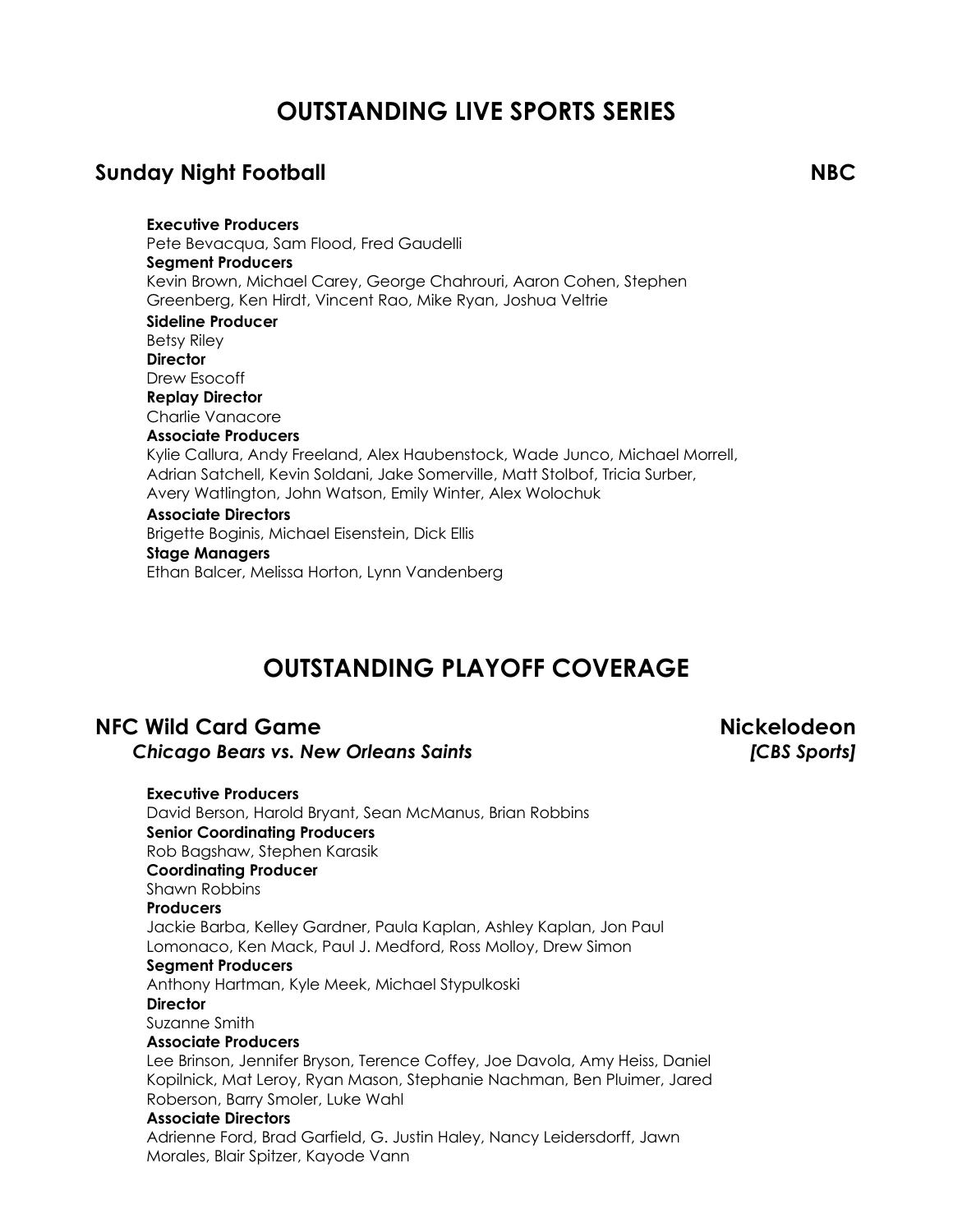# **OUTSTANDING EDITED SPORTS EVENT COVERAGE**

### **NFL Game Day All-Access YouTube** *Super Bowl LV [NFL Films]*

**Executive Producers** Patrick Kelleher, Ross Ketover, Brian Rolapp , Hans Schroeder **Producers** Jeff Larsen, Emily Leitner, Nick Mascolo, Eric Monaco, Katie Morello, Chip Swain, Chris Weaver **Associate Producers**

Meredith Battin, Matt Lathrop, Blake Stuchin

## **OUTSTANDING EDITED SPORTS SPECIAL**

### **SC Presents: 2020 - Heroes, History and Hope ESPN**

**Executive Producers**

Michael Baltierra, Rob King, Alison Overholt, Jimmy Pitaro, Andy Tennant, Norby Williamson

#### **Coordinating Producers**

Vin Cannamela, Robbin Dunn, Mike Johns, Heather Lombardo, John N. Minton III, Eric Neel

### **Supervising Producers**

Jeff Ausiello, Terrell Bouza, Ericka Gallagher, Ben Hobbs, Neely Lohmann, Jayme McMeekin, Ben Webber, Denny Wolfe

#### **Producers**

Simon Baumgart, Max Brodsky, Scott Cikowski, Russell Dinallo, Alex Eliasof, Mike Farrell, Blake Foeman, Jennifer Karson-Strauss, Sarah Kazadi, Jason Kostura, Daniel Lindberg, Pia Malbran, Lisa Salters, Frank Saraceno, Jeremy Schaap, Michael Sciallo, Dave Seronick, Jeremy Williams, Quinton Zielke

### **Directors**

Erik Barone, Rob Bentley, Kevin Dooley, Marti Hanzlik, Tony Lacaprucia, Lorenzo Lamadrid, Chris Mantzaris, Chris Watson

#### **Associate Producers**

Megan Anderson Rinaldi, Ryan Bastek, Raya Clay, Brad Faison, Jenna Kijowski, Rob Labay, Thomas Maloney, Matt McCormick, Linsey Meeks, Samantha Nicodemo, Shane Norton, Stephen Potvin, Josh Vorensky, Tom Williams, Amanda Winkler, Warren Wolcott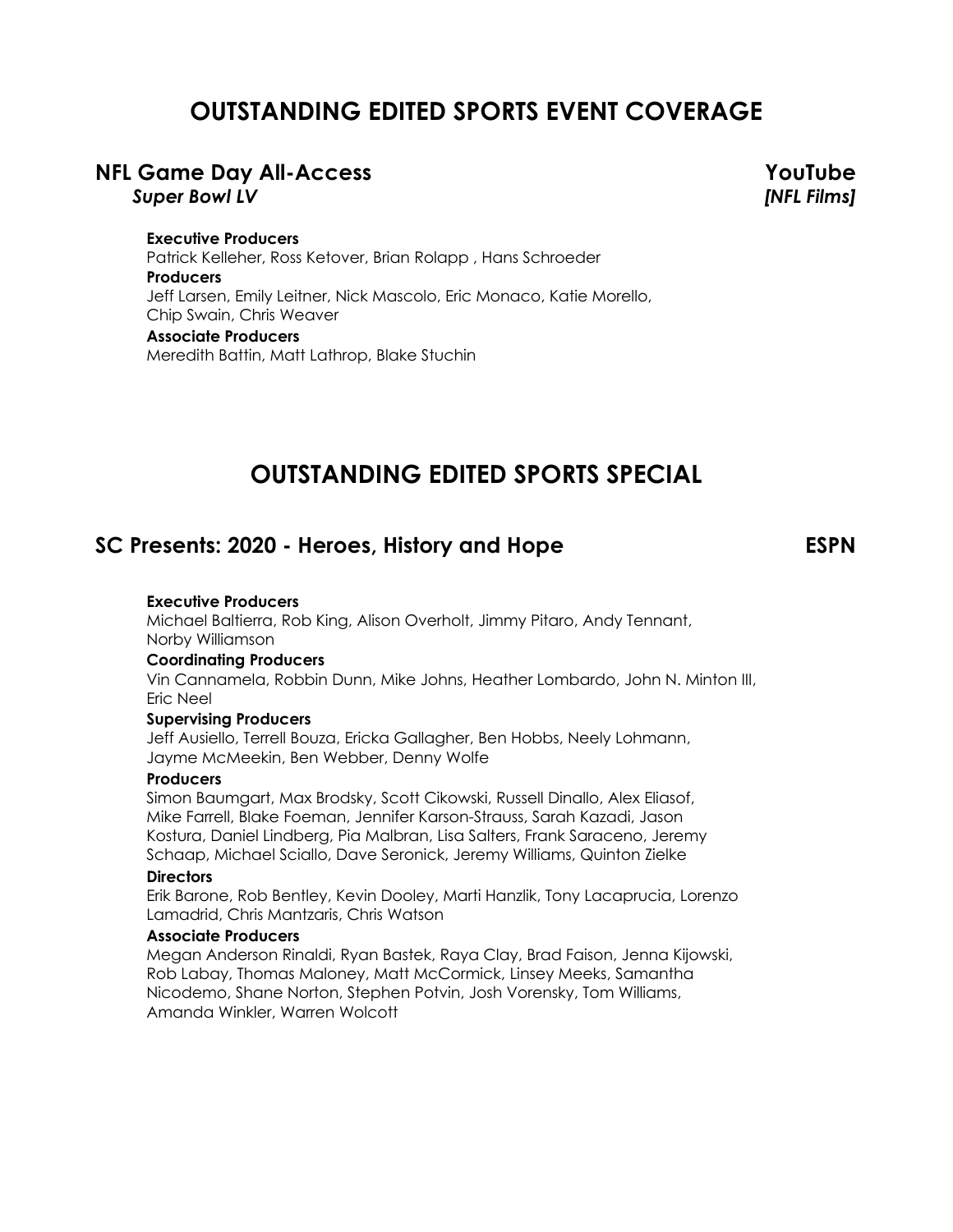# **OUTSTANDING EDITED SPORTS SERIES**

### **The Shop: UNINTERRUPTED HBO**

# *[UNINTERRUPTED/Frēhand]*

#### **Executive Producers**

Rick Bernstein, Philip Byron, Maverick Carter, Jamal Henderson, LeBron James, Devin Johnson, Adam Mendelsohn, Peter Nelson, Bentley Weiner

### **Co-Executive Producers**

Tommy Alter, Camille Maratchi **Producers** Kevin McGrail, Randy Mims, Brandon Riley, Paul Rivera, Rob Roediger, James

#### Thayer, Stevenson Waite **Director**

Robert Alexander

### **Associate Producer**

Michael Belmonte

### **Operations Producers**

Cecile Murias, Holly Peterman, Kirby Williamson

# **OUTSTANDING ESPORTS COVERAGE**

### **League of Legends World Final YouTube** *DAMWON vs. Suning [Riot Games]*

#### **Executive Producers**

John Needham, Dirk Niestadtkötter, Jarret Siegel, Dave Stewart, Nick Troop **Coordinating Producer** Stefan Richardson **Senior Producer** Scott Adametz **Supervising Producer** Janet Shim **Producers** Kevin Bell, Brett Bielling, Arthur Chandra, Chaohan Chen, John Daniel Depa, Asa Donat, Eamon Frasher, Yaeweon Jin, Jonathan Lo, Alex Pilaski, Justin Restaino, Emily Stone, Kimberly Van Norman, Bohan Wu **Videotape Producers** Ashley Crocker, Neal Ficker, Oliver Kemp, Cristian Smeu, David Voicu, Anthony Wastella, Bart Wigger **Segment Producers** George Ahlmeyer, Melissa Andres, Brian Bennett, Tamara Bischof, Eunice Cho, Matt Dickey, Dennis Fink, John Heilmann, Jeff Holsey, Denise Kuan, Anthony Rogers, Carr Thompson **Field Producers** Charlie Anderson, Roy Chung, Ryan Chung, Michael Figge, Ismael Zendejas **Highlight Producers**

Arthur Craanen, Jeremy Van Der Pas

*(continued)*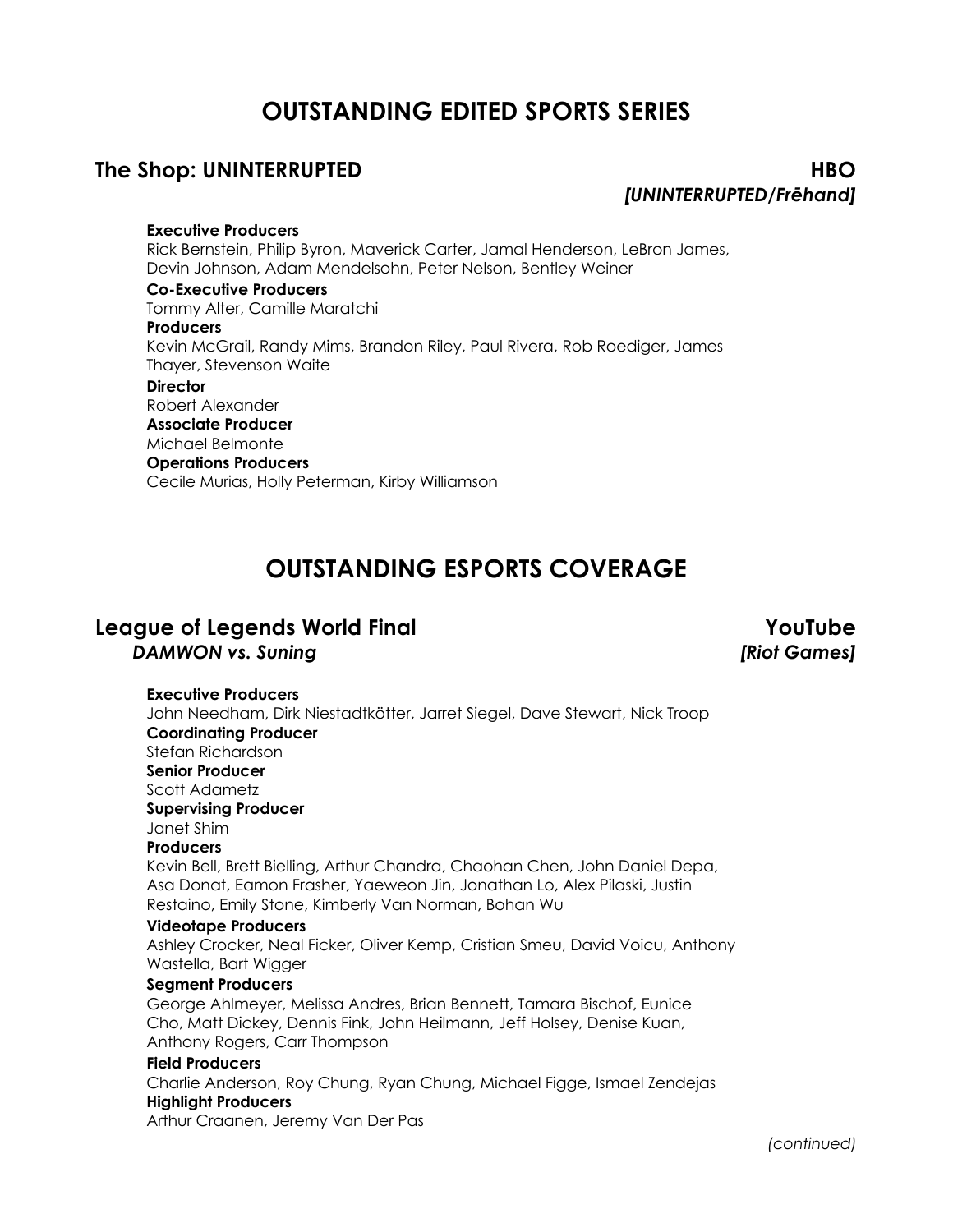**Replay Producers** Jannik Fischer, Eva Mortensen, Martin Szarnas **Coordinating Director** Marc Hilko **Directors** Nhat Nguyen, Jakobus Schneider, Sam Wrench **Associate Producers** Florian Bradel, Eike Heimpel, Elias Inaty, Marcus Jacob, Connie Lee, Even Rondahl, Tom Searfoss, Chloe Sevilla **Operations Producers** Michael Alchermes, Ronald Anderson, Michael Caal, Carlos Castillo, Bruno Condez, Jon Daly, Matt Donovan, Panagiotis Galidakis, Daniel Guerin, Kiel Harvey, Pascal Husch, Vicente Jimenez, Kris Johnson, Chris Kelly, Mariko Kelly, David Levy, Seth Lloyd, David Talavera, Jose Klingenberg Tramullas, Maxwell Trauss, Joel Villegas, Rick Voro, Ola Wilczynski **Associate Directors** Gregor Baumann, Andreas Jockisceh-Tessendorf, Cortlan Vitz, Thomas Waleczka, Matt Yochum

**World Feed Executive Producer** Samuel Kordower Chaimson

**World Feed Producer** Adam MacKasek **World Feed Director** Reah Chiu

# **OUTSTANDING SHORT SPORTS DOCUMENTARY**

### **Blackfeet Boxing: Not Invisible ESPN+/ESPN**

*[ESPN Films]*

### **Executive Producers** Stephanie Druley, Libby Geist, Rob King, Connor Schell, Norby Williamson **Producers** Craig Lazarus, José Morales, Lindsay Rovegno, Victor Vitarelli, Ben Webber **Directors** Kristen Lappas, Tom Rinaldi **Associate Producers** Logan Cascia, Mathew Furata, Vin Guglielmina, Ivan MacDonald, Ivy MacDonald, Thom McCallum, Eve Wulf **Editor** Lauren Saffa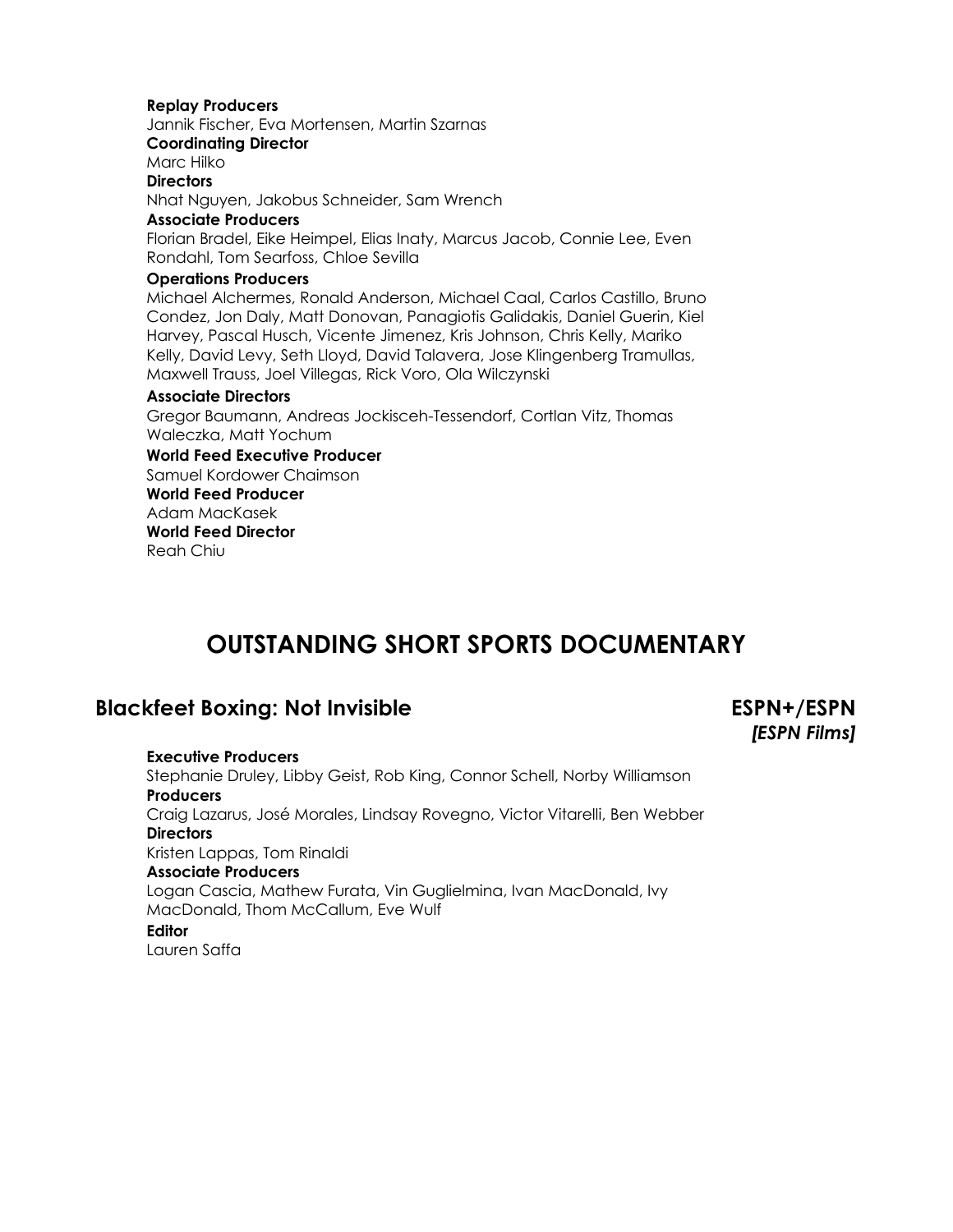# **OUTSTANDING LONG SPORTS DOCUMENTARY**

### **Rising Phoenix Netflix** *[HTYT Films/Passion Pictures/ Misfits Entertainment/Ventureland]*

**Executive Producers** Barbara Broccoli, Richard Curtis, Xavier Gonzalez, Andrew Ruhemann, Andee Ryder, Godric Smith, Barnaby Spurrier **Producers** John Battsek, Tatyana McFadden, Greg Nugent **Directors** Ian Bonhôte, Peter Ettedgui **Associate Producer** Robert Ford **Editor** Otto Burnham

# **OUTSTANDING SERIALIZED SPORTS DOCUMENTARY**

### **Outcry Showtime** *[Bat Bridge Entertainment]*

**Executive Producers** Stephen Espinoza, Stephen Germer, Pat Kondelis, Vinnie Malhotra, Michael H. Rockafellow, Jody M. Wingrove **Supervising Producer**

Lauren Barker **Producer** Lynsey Tamsen Jones **Director** Pat Kondelis **Associate Producer** Justine Zárate **Editor** Sean McQueeney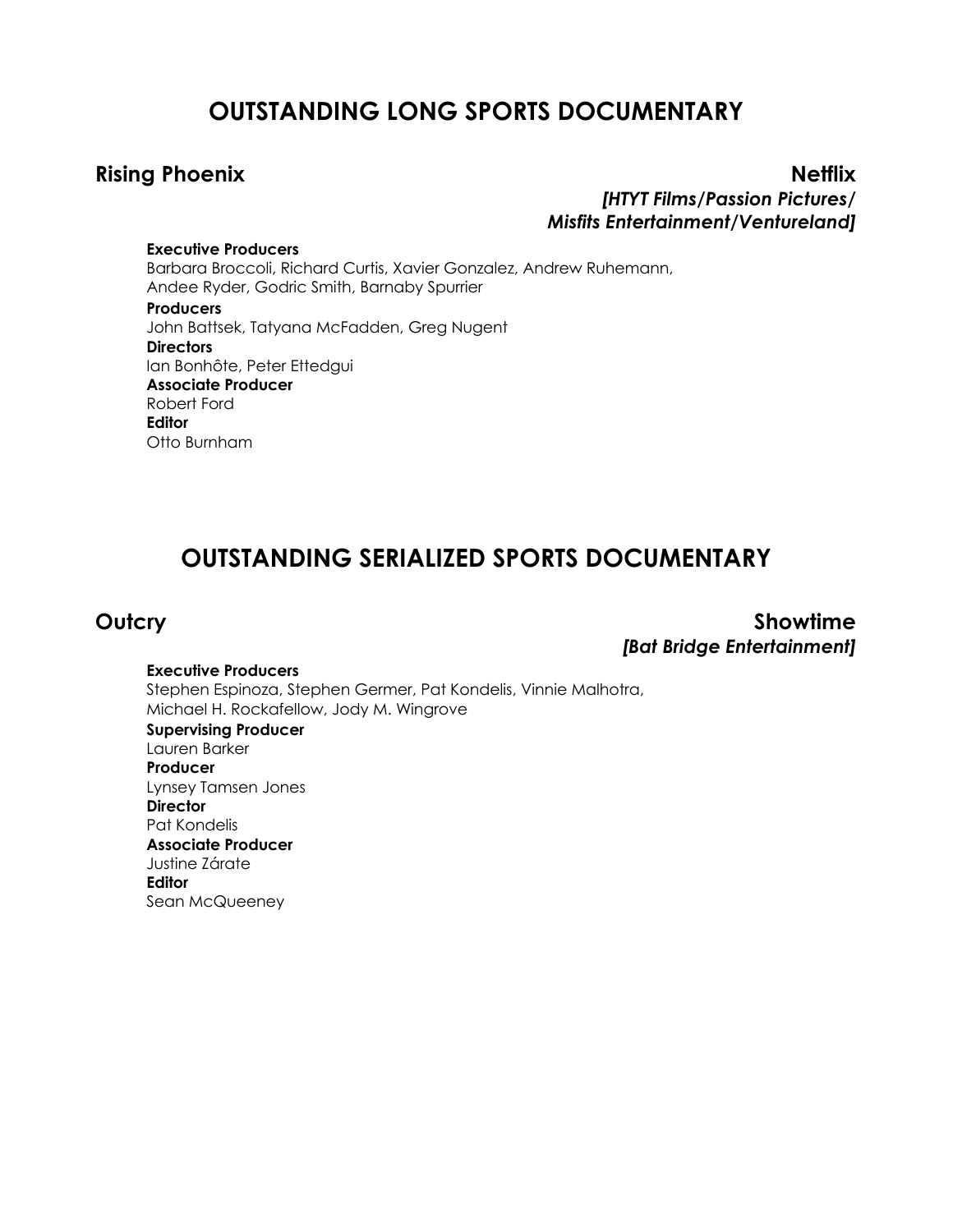# **OUTSTANDING STUDIO SHOW - WEEKLY**

### **Inside the NBA TNT**

**Executive Producers** Craig Barry, Albert Vertino **Coordinating Producers** Tara August, Deaton Bell, Tim Kiely, Jeremy Levin, Matt Mosteller, Drew Watkins **Senior Producers** Tyler Lassiter, Craig Murray, Chris Perkins **Supervising Producer** James Glenn **Producers** Mitchell Glass, Brittany Hardy, Danilo Lobo Dias, Tyler Price, Jonathan Scott, Brian Sterling, David Trager, Kyle Wells, Alix Wells, Torrence Wilson **Coordinating Director** Steve Fiorello **Directors** Lee Mabry, Jordan Shorthouse **Associate Producers** George Adams, Phil Barker, Joanie Barry, Darrell Bernardo, Natalie Bohonsky, John Boller, Joe Bowker, Matt D'Agostino, Kelly Flowers, Alex Houvouras,

Sharonica Jones, Michael Kaplan, Sean Kennedy, Matt Lingerfelt, Ann Lutzenkirchen, Jay Maddox, Audrey Martin, Sarah Meneely, Garett Montgomery, Bridget Morris, Justin Nixon, Sarah Phillips, Andrew Prezioso, Ryan Rabern, Garett Ryfa, Olivia Scarlett, Ben Spitalnick, Kellen Stargell, Chandler Traub, Joe Underhill, Rob Wenz, Mike Winslow, Michele Zarzaca

#### **Associate Directors**

Anthony Baker, Chasitie Bradford, Donzell Floyd, Mark Garcia, Dina Ghioto, Dan Leroux, Jerry Ma, Chase Oliver, Charlie Owens, Jesse Vogel, Morgan Weinbrecht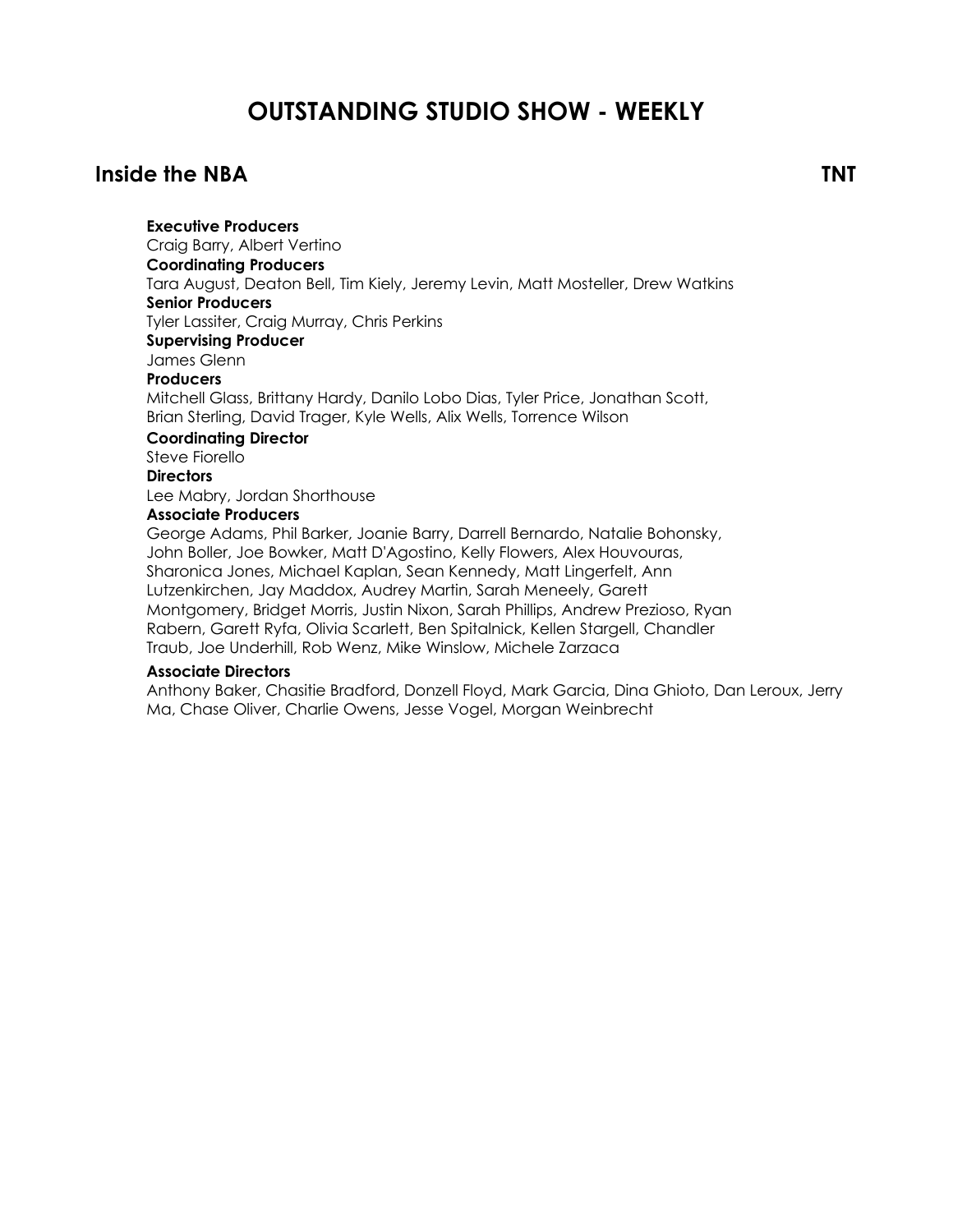### **SportsCenter ESPN**

### **Executive Producers**

Jeff Bennett, Jill Frederickson, Craig Lazarus, Mike McQuade, James Pitaro, David Roberts, Connor Schell, Norby Williamson

#### **Senior Coordinating Producers**

Kristie Blasi, Judson Burch, Michael Fountain, Julie McGlone, Tim McHugh, Jack **Obringer** 

### **Coordinating Producers**

Miguel Almeida, Paul Augeri, Johann Castillo, Nancy Cooney, Marissa Cucolo, Manuel De La Fe, Tom Decorte, Greg Dowling, Michael Epstein, Ken Fratus, Amanda Gifford, Robert Guijarro, Sarah Hart, Heath Henry, Geoff Herman, David Kraft, David Kull, Len Lampugnale, Diego Longo, Fernando Lopez, Richelle Markazene, Sandy Nunez, Jennifer Overman, Steve Peresman, John Totten, Barry Vigoda, Elida Witthoeft, Jonathan Wolf

#### **Supervising Producers**

Jeffrey Ausiello, Chantre Camack, David Carabello, Ben Hobbs, Jennifer Kocse, Mike L'etoile, Raymond Necci, Jonathan Punko, Kevin Reeder, Dan Remin, Joseph Verge

#### **Producers**

Patrick Abrahams, Malinda Adams, Marco Alfandary, Michael Allan, Evan Anderholm, Erik Bolanos, Katie Bourque, Terrell Bouza, Seth Brody, Shavonne Burke, Chris Burnette, Joseph Bushee, Chris Cardello, Megan Cassidy, Audrah Cates, Christina Clancy, Abby Clopton, Greg Condas, Steve Coughlin, Deryk Cumagun, Justin Daly, Kevin Davies, John Deaver, PJ DeCordova-Boyd, Darren Demeterio, Stephen Didamo, Arthur Dolan, Joshua Drew, Tom Engle, Michael Esse, Navid Firoozabady, Shawn Fitzgerald, Tony Florkowski, Greg Fonseca, Brian Franey, Paul Gaeta, Becky Gilles, Jessica Gonnella, Shari Greenberg, Jay Gruber, Jason Hall, Patrick Hanrahan, Keith Hawkins, Jim Holleran, Cj Holley, Seth Horwitz, Zach Jones, Daniel Kim, Kiir Knight, Andy Koritz, Joseph Kosa, Joshua Kramer, Jon Lavoie, Abbey Lostrom, Zuriel Loving, Eric Lundsten, Zach Mariner, Jason McCallum, Tom McKean, Tory McMahon, Robert Morgan, Steven Morrison, Charlie Moynihan, Michael Napolitano, Andrea Pelkey, Stacey Pressman, James Quintong, Brandon Radcliffe, Scott Randall, Michael Ritz, Monica Rivera, Jody Roberts, Jesus Rodriguez, David Rose, Kevin Sanchez, Jason Schwartz, Raajik Shah, Aaron Shea, Jessica Shobar, Michael Sneag, Sam Strong, Tim Sullivan, John Summa, Andy Tillmann, Sam Tonucci, Allyson Turner, Matt Weeks, Dan Weiner, Kareem White, Jim Witalka, Leslie Wymer

#### **Coordinating Director**

Marti Hanzlik

#### **Directors**

Brian Albon, Robert Bentley, Adam Brooks, Eric Discher, Javier Escalante, Kalyn Flockhart, Joseph Iuliano, Brian Kimberley, Rich Kvietkus, Rodney Perez, Chris Russano, Christopher Scott, Matthew Sellars, Lisa Stokes

#### **Associate Producers**

Rafael Aldamuy, Todd Anderson, Temitayo Anjou, AJjay Atayee, Dina Bailey, Bryan Beasley, Olivia Bellamy, Adam Bennett, Michael Berggren, Alejandro Berry, Jared Berson, Brian Bishop, Ryan Bissell, Josh Bolander, Tyrese Bolden, Mike Bonzagni, Camille Bova, Gil Bransford, Amanda Braunlich, Madison Brightman, Chris Caudle, Adam Cheh, Vincent Coladonato, Ashley Colley, Carrie Comerford,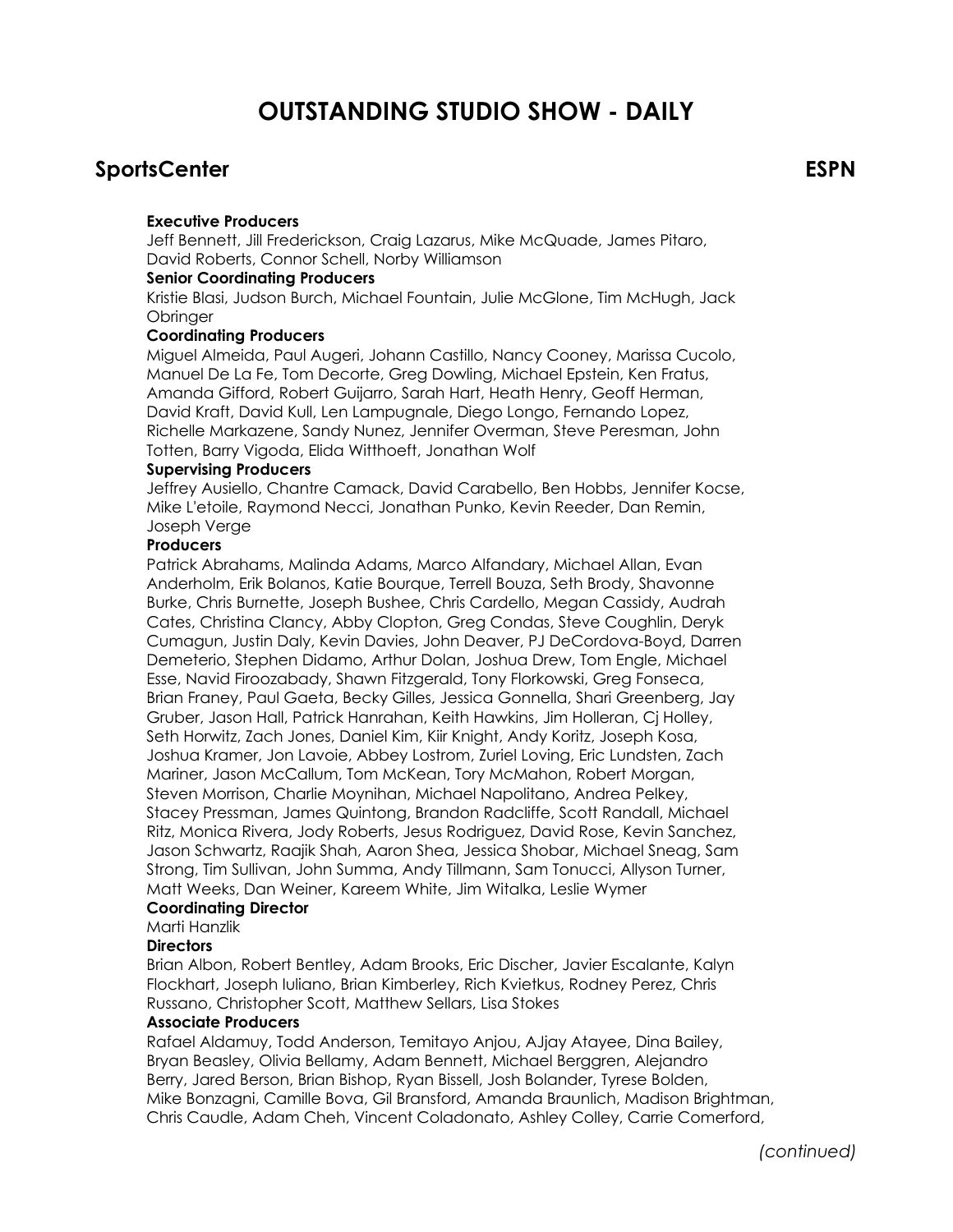Cordell Cumming, Max Dash, Dominic Davalos, Julio De Feudis, Sam De La Cruz, Brendan Deangelis, Jose Deleon, Tyler Dencker, Brian Dosteler, Will Erickson, Travis Feldhaus, Zack Feldman, Raul Fernandes, Cesar Fernandez, Marcelo Figueroa, Joe Formisano, John Fornaro, Marc Franklin, Rob Galm, Ryan Garcia, Julian Goldstick, Jonathan Gonzalez, David Gordon, Daniel Greco, Joshua Gronowski, Cj Hangen, Andrew Harrison, Kevin Haswell, Kelli Hyjek, James Jackson, Anthony Jaeger, Vincent Johnson, Jason Joseph, Latisia Keahey, Paul Kinney, Jay Koransky, Margo Krampitz, Kris Kugler, Tim Langlois, Bryan Larson, Daniel Lonky, Eric Lynch, Harrison Marder, Charles Mason, Leighton McClellan, Kelly Millin, Ryan Milowicki, Salim Moore, Molly Nelson, Zach Pereles, Troy Perlowitz, Lauren Phillips, Rebecca Preston, James Quintong, Laura Ramirez, Joseph Rea, Emma Reed, Elanna Rubenstein, Darayus Sanjana, Jon Scott, Sopan Shah, Lee Singer, Jeremy Slone, Aydan Strachan, Julia Theaman, Jessica Turpin, Kyle Van Dam, Lauren Vassallo, Addison Walton, Ashley Williams, Matt Willis, Brian Wong, Sterling Xie, Jaren Yang, Matt Zampini, Rachel Zerbe

### **Associate Directors**

Anthony Barney, Lisa Camarata, Timothy Farrell, Vannessa Ford, Kaley Lamarca, Joshua Laselva, Taylor Maggiore-Neely, Matthew Moss, Alex Pinyero, Sharee Stephens, Earl Thigpen, Ashley Ward, Jonathan Weaver

# **OUTSTANDING STUDIO SHOW - LIMITED RUN**

### **Inside the NBA: 2020 NBA Playoffs TNT**

**Executive Producers** Craig Barry, Albert Vertino **Coordinating Producers** Tara August, Deaton Bell, Tim Kiely, Jeremy Levin, Matt Mosteller, Drew Watkins **Senior Producers** Tyler Lassiter, Jerry Ma, Craig Murray, Chris Perkins **Supervising Producer** James Glenn **Producers** Chris Bloxom, Mitchell Glass, Brittany Hardy, Danilo Lobo Dias , Tyler Price, Jonathan Scott, Brian Sterling, David Trager, Kyle Wells, Alix Wells, Torrence Wilson **Coordinating Director** Steve Fiorello **Directors** Lee Mabry, Jordan Shorthouse **Associate Producers** George Adams, Phil Barker, Joanie Barry, Darrell Bernardo, Natalie Bohonsky, Joe Bowker, Matt D'Agostino, Kelly Flowers, Shawn Gerchicoff, Alex Houvouras, Michael Kaplan, Sean Kennedy, Matt Lingerfelt, Ann Lutzenkirchen, Jeff Marta, Audrey Martin, Sarah Meneely, Garett Montgomery, Mike Moore, Bridget Morris, Justin Parham, Sarah Phillips, Andrew Prezioso, Ryan Rabern, Garett Ryfa, Olivia

Scarlett, Lee Shelton, Dudley Shotwell, Ben Spitalnick, Kellen Stargell, Ryan Thomas, Chandler Traub, Joe Underhill, Rob Wenz, Mike Winslow, Michele Zarzaca

### **Associate Directors**

Anthony Baker, Chasitie Bradford, Donzell Floyd, Mark Garcia, Dina Ghioto, Matt Kempner, Dan, Leroux, Chase Oliver, Charlie Owens, Salim Sobers, Jesse Vogel, Morgan Weinbrecht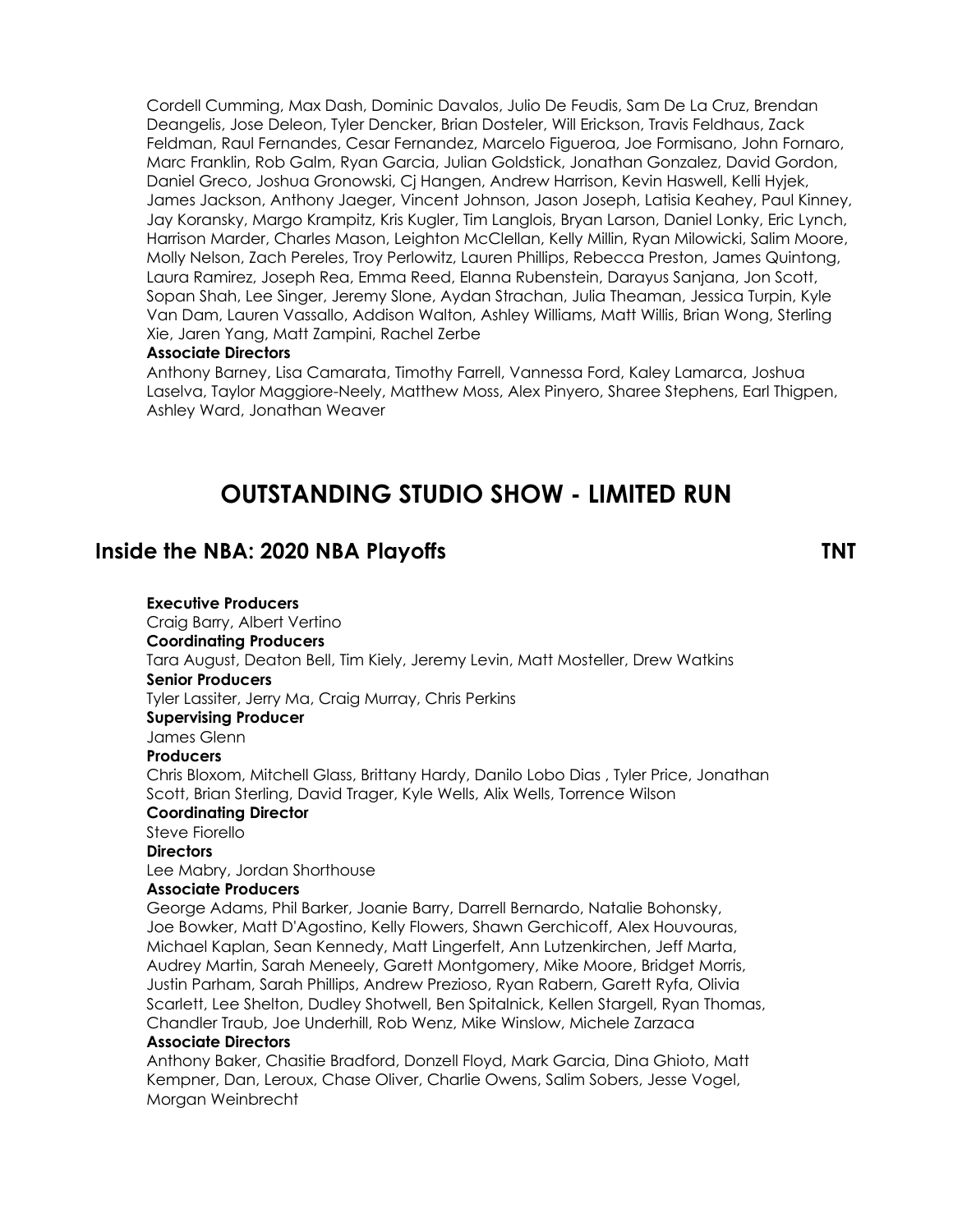# **OUTSTANDING SPORTS NEWS/FEATURE ANTHOLOGY**

### **Real Sports with Bryant Gumbel HBO**

**Executive Producers** Rick Bernstein, Peter Nelson, Joe Perskie **Senior Coordinating Producer** Nick Dolin **Coordinating Producer** Tim Walker **Producers** Maggie Burbank, Chapman Downes, Josh Fine, Nisreen Habbal, Jordan Kronick, Beret Remak, Jake Rosenwasser, David Scott **Associate Producers** Ramon Arias, Stuart Ash, Lisa Bennett, Evan Burgos, Waverly Colville, Tres Driscoll,

Erica Fegely, Max Gershberg, James Grachos, Hilary Gumbel, Emmett Knowlton, Daniel Litke, Stephen Lorenzo, Katie Melone, Hannah Vicente-Kliot

# **OUTSTANDING SPORTS JOURNALISM**

### **Real Sports with Bryant Gumbel HBO** *Fallout: Japan's Olympic Secret*

**Executive Producers**

Rick Bernstein, Peter Nelson, Joe Perskie **Senior Coordinating Producer** Nick Dolin **Coordinating Producer** Tim Walker **Segment Producer** Jordan Kronick **Field Producer** Shiori Suzuki **Associate Producers** James Adolphus, Tres Driscoll, Albert Kim, Daniel Litke, Yuki Nakayama **Correspondent** David Scott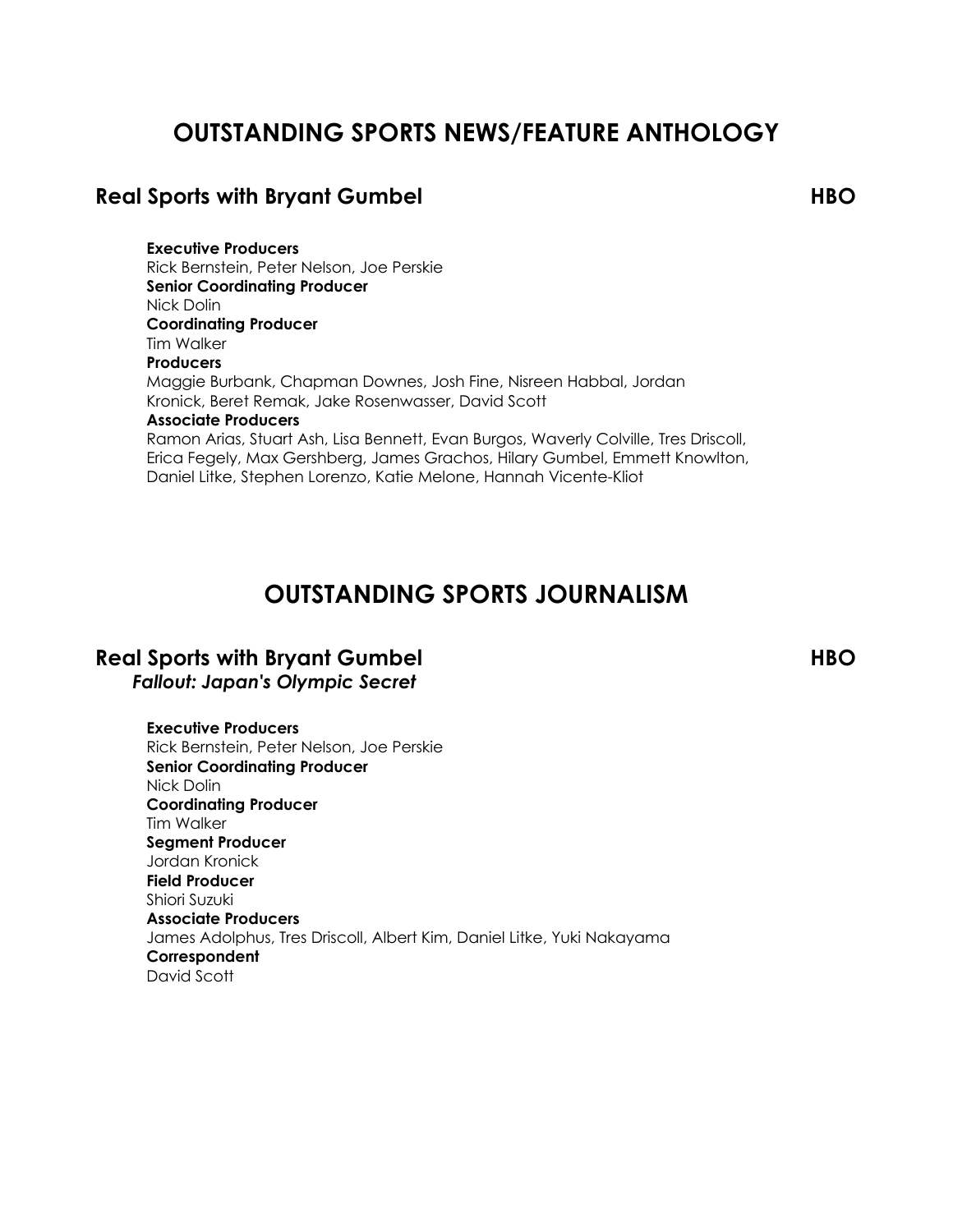# **OUTSTANDING SHORT FEATURE**

### **Sunday NFL Countdown ESPN** *The Big Mo Show* **Executive Producers** Stephanie Druley, Lee Fitting, Craig T. Lazarus, Seth Markman, José Morales **Coordinating Producers** Matthew Garrett, Greg Jewell **Supervising Producer** Denny Wolfe **Producer** Chad Minutillo **Feature Producer** Harry Hawkings **Associate Producers** Catherine Bourque, Audrah Cates, Angel Cordero, Erin Dunphy, Matthew Knapp, Salim Moore, Bob O'Reilly, Justin Stokes, Julia Theaman **Reporter** Sam Borden **Editor** Katelin Stevens

# **OUTSTANDING LONG FEATURE**

**NFL 360 NFL Network** *The Gift of Gaba [Ravens Productions]*

**Executive Producers** David Jurenka, Mike Muriano, Mark Quenzel, Brian Rolapp, Hans Schroeder, Charlie Yook **Senior Coordinating Producer** Dallas Hitchcock **Coordinating Producers** Trent Cooper, Mike Derouin **Senior Producers** Phil Guidry, Mark Liskevych, Jay O'Brien, Staci Strickland, Ryan Travis **Producers** Mike Altstadt, Jeff Atkinson, Gladys Magana, John Orfanopoulos, Savannah Wilson **Directors** Trent Cooper, Dakota Diel **Associate Producers** Camille Deadwiler, Caprice Ericson, Kate Espejo, Bryan Smaller **Associate Directors** Eddie Coughlan, Gustavo Cuevas, Jeffrey Holland, Nick Modisett, Aidan Petershack, Andy Schwartz, Nick Szpara, Ben Wong **Editor** John Orfanopoulos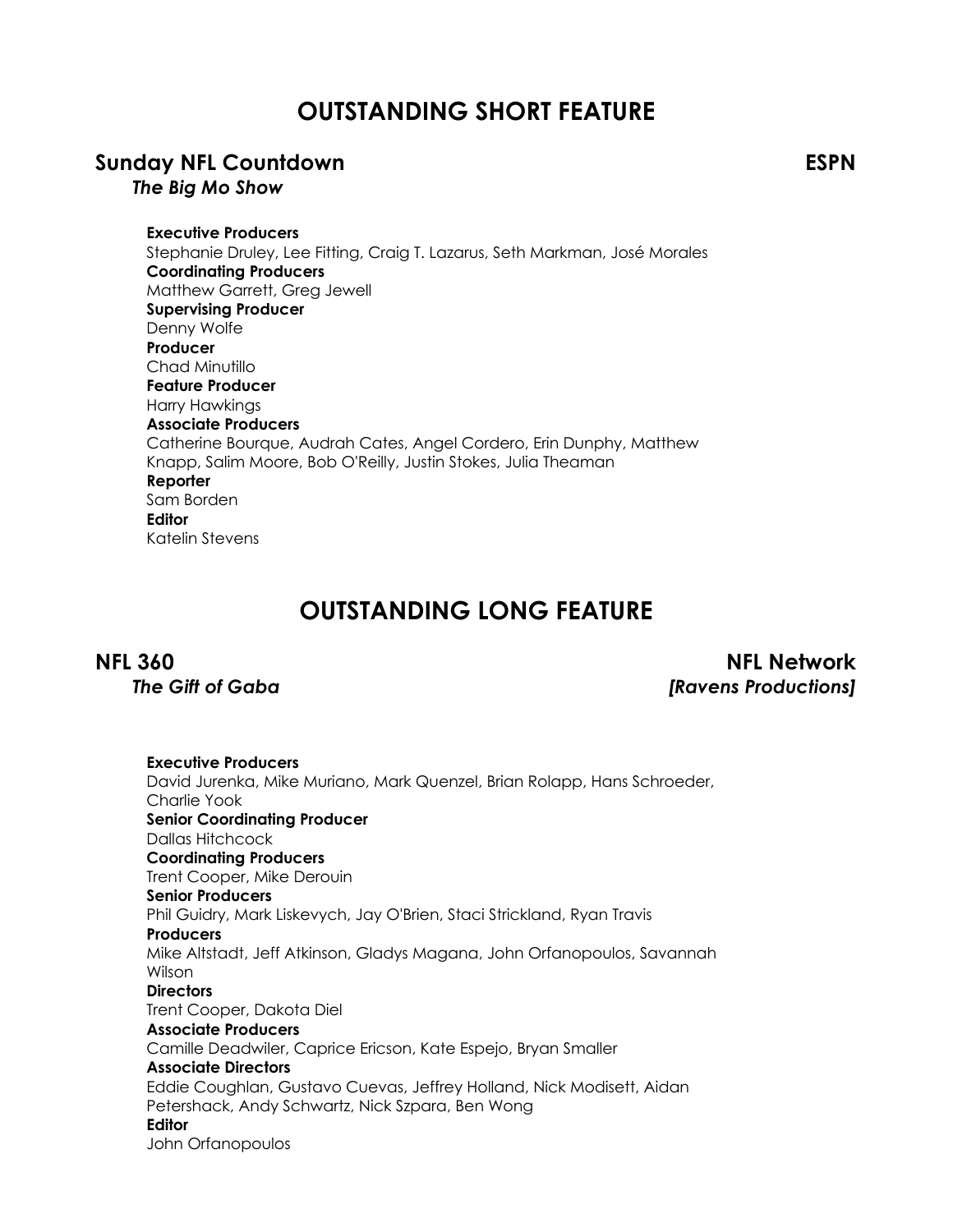# **OUTSTANDING OPEN/TEASE**

### **Super Bowl LV CBS** *Stand by Me*

**Executive Producer** Harold Bryant **Senior Coordinating Producer** Stephen Karasik **Producers** David Anerella, Gotham Chopra, Gareth Hughes, James C. Rikhoff, Jelani Rooks, Joyce Tsang, Ellis Williams **Director** Peter Radovich, Jr. **Associate Producers** Kate Brantley, Kayona Ebony Brown, Alex Loschiavo, Dan O'Sullivan, Helmut Von Lichten, Yvette Wyatt, Laurie Zelnick **Editor** Anthony Cortese

# **OUTSTANDING INTERACTIVE EXPERIENCE - EVENT COVERAGE**

*Season Restart* 

### **NBA App NBA Digital**

**Executive Producers** Mike Allen, Melissa Brenner, Ken Degennaro, Michael Doyle, Eric Jackson, John O'Connor, Hania Polle, Tina Shah, Albert Vertino **Coordinating Producer** Brent Berkman **Producers** Nick Burke, Timon Chiang, Vidya Dabir, Julie De Jesus-Evans, Paul Dobesh, Pat Kerns, Dennis Lee, Kevin McCormack, Steve Quintana, Jesse Robbins, Kim Saunders, Gerald Smith, Scott Stanchak, Michael Tai, Jason Taylor, Daniel Walker **Director** Stephen Lindsey **Associate Producers** Mike Burr, John Butterfield, Michael Callahan, Art Hamilton, Harrison Lewandowski, Mike O'Rourke **Associate Director** Matt Kempner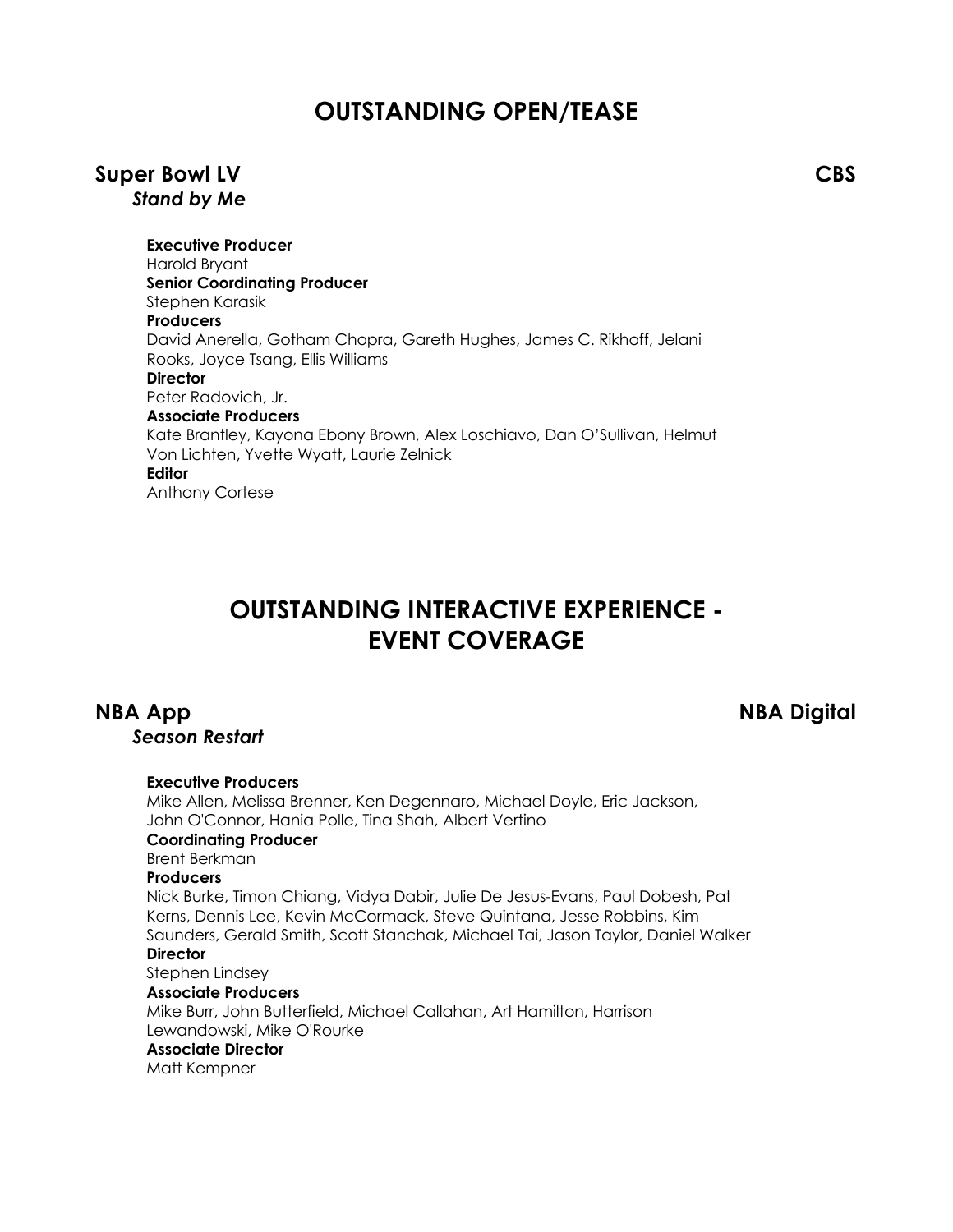# **OUTSTANDING INTERACTIVE EXPERIENCE - ORIGINAL PROGRAMMING**

### **NBA on TNT Tuesday TNT**

**Executive Producer** Craig Barry **Coordinating Producers** Jeremy Levin, Tyler Price **Senior Producers** Michael Kaplan, Ann Lutzenkirchen, Audrey Martin **Supervising Producers** Tara August, Tim Kiely **Producers** Sean Bartley, Lawrence Lacksen, Matt Mansfield, Morgann Mitchell, Andrew Prezioso, Chandler Traub **Coordinating Director** Steve Fiorello **Directors** Bridget Morris, Matt Wickline **Associate Producers** James Bligh, Asia Brown, Elijah Edwards, Kendall Garriss, Abby Stolz **Associate Directors** Jamal Clay, Lashea Echols, Odni Lim, Ryan Miller, Patrick Rossano, Cole Smith

# **OUTSTANDING DIGITAL INNOVATION**

### **NBA on TNT TNT** *AT&T 5G Holovision*

**Executive Producers** Craig Barry, Chris Brown, Glenn Couper , Matt Mosteller **Coordinating Producers** Chris Bloxom, Jeff Clark, Mark Hershner, Pete Scott, Melanie Watson **Producers** David Azeredo, Nikolas Gardner, Lauren Kelley, Lesroy Louard, Jeff Marta, Brad McBrayer, Jeff McGovern, Preston Openshaw, Ben Quernheim, Dann Saxton, Lee Shelton, Dudley Shotwell, Zac Southerland, Taylor Warren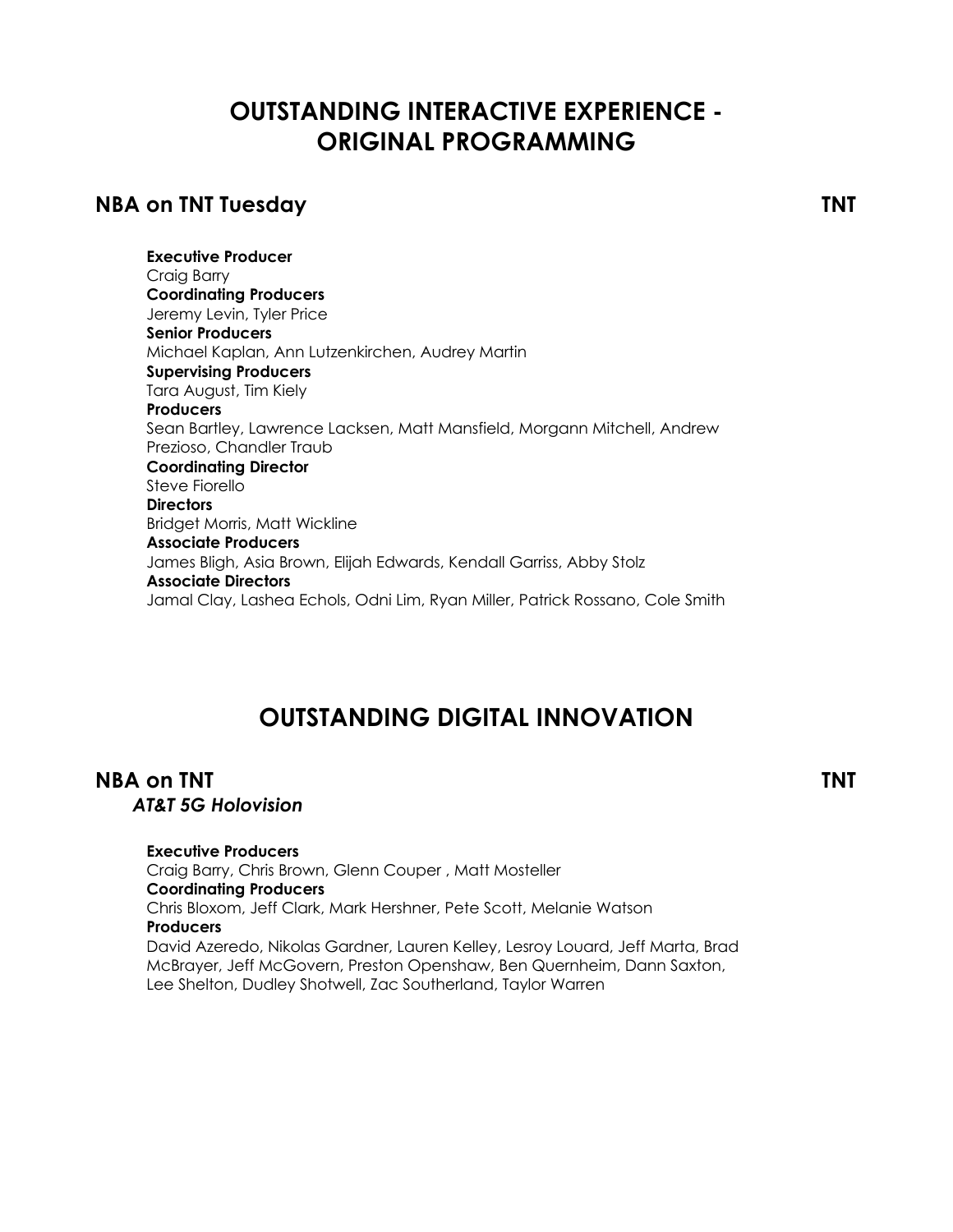# **OUTSTANDING SPORTS PERSONALITY/STUDIO HOST**

**Ernie Johnson TNT**

# **OUTSTANDING SPORTS PERSONALITY/PLAY-BY-PLAY**

**Joe Buck FOX/FS1/NFL Network**

## **OUTSTANDING SPORTS PERSONALITY/STUDIO ANALYST**

**Nate Burleson CBS/CBS Sports Network/NFL Network**

# **OUTSTANDING SPORTS PERSONALITY/SPORTS EVENT ANALYST**

**John Smoltz FOX/FS1/MLB Network**

# **OUTSTANDING SPORTS PERSONALITY/SPORTS REPORTER**

**Michele Tafoya NBC**

# **OUTSTANDING SPORTS PERSONALITY/EMERGING ON-AIR TALENT**

**Emmanuel Acho FOX/FS1**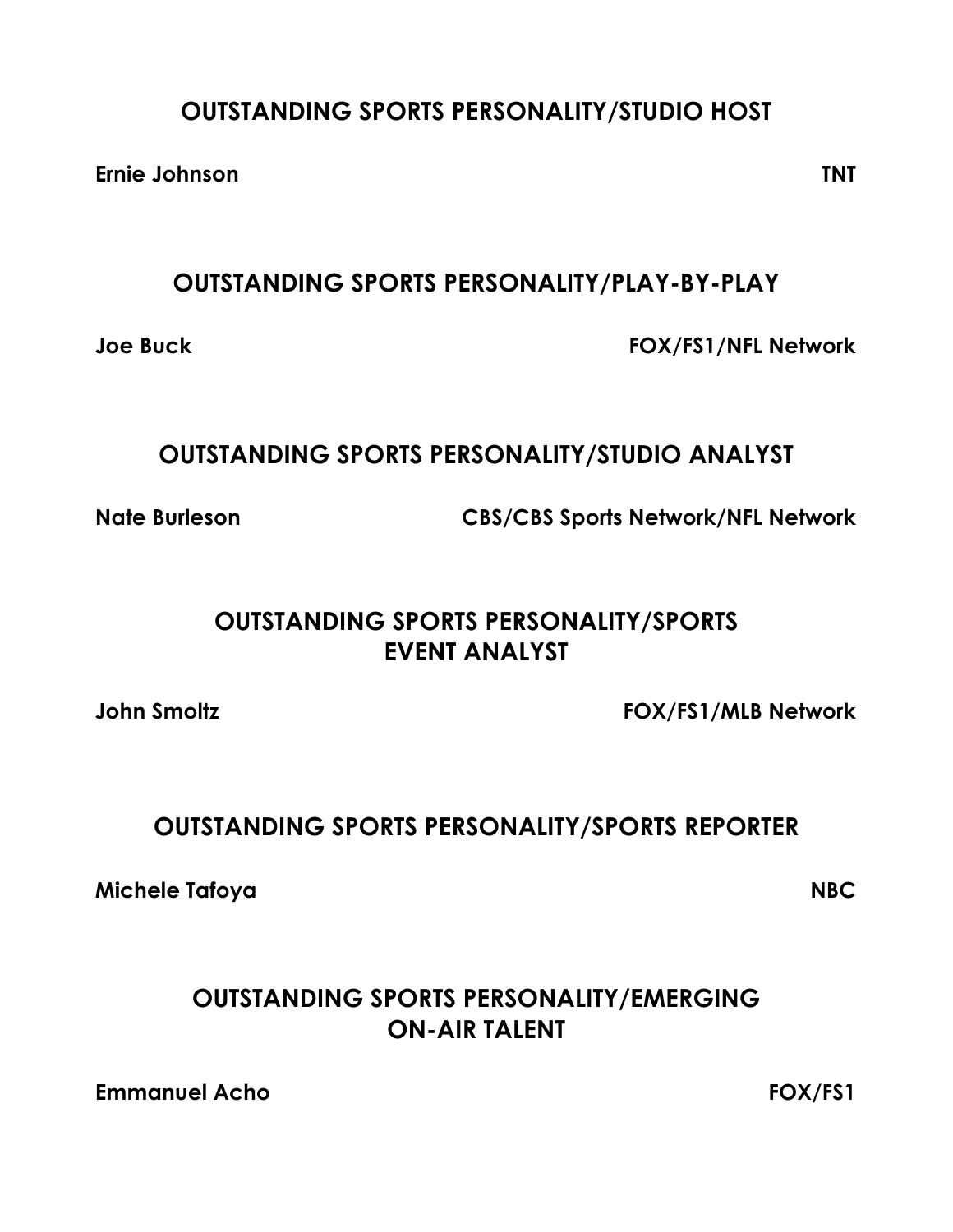### **Super Bowl LV CBS** *Kansas City Chiefs vs. Tampa Bay Buccaneers*

#### **Technical Supervisors**

Chris Acceta, Mike Angeloni, John Ariz, George Bailie, Rick Ball, Marc Bassche, John Bassett, Justin Batts, Rick Beattie, Scott Beckett, Carston Bell, Komal Bhukhanwala, Alyssa Blake, Jay Bleiweiss, Richard Bonner, Bill Braughton, Lee Brinson, Susan Brown, Kessing Cabrera, Alex Caldwell, Rachel Campbell, Nic Cap, Trevor Carlson, Brian Carr, Ralph Ciurleo, Jason Cohen, Ed Coleman, Shane Conlon, Greg Coppa, Wes Costner, Bernie Courtney, Chris Cruz, Jason Curl, Ashley Dale, Eric Damon, Scott Davis, Mark Defrancesco, Tim Demers, Andrew Devilbiss, Ben Dieterich, George Dimotheris, Nico Dupell, Sam Dusenbury, Clint Edwards, Brad Eisele, Austin Ellsworth, Erinn Enos, Marianne Fischer, Neil Flaherty, Chad Fleming, Kristen Florian, Ceon Forte, Michael Francis, Kevin Francis, Peter Frank, Mike Garci, Chad Geisler, Mike Gorra, Chad Granieri, Mark Guastaferro, Joseph Patrick Hally, Michael Hally, Shannon Hamilton, Bobby Hampton, Eli Hardy, Bill Heiden, Lorenzo Hererra, Randy Hermes, Collin Hermes, Kaiven Humphrey, David Husney, Brian Irizarry, Evelyn Jackson, Anthony Johnson, Pete Kallander, Keith Keller, Patrick Kligel, Jeff Korotkin, Ryan Laborico, Bala Lakshminarayanan, Quinten Lamonica, Hunter Langley, Brian Lavalle, Andrew Lawing, Steve Leotta, Joey Lisko, Matt Little, Jp Lomonaco, Adam Lopez, Josh Ludlum, John MacDonald, Katey Maguire, Jose Martinez, Michael Mason, John May, Jeff McBride, Bob McGaha, Jim McGuffin, Jenna McKeon, Tom McShane, Zaque Meyers, Lori Migliaro, Eric Miller, Jeff Millet, Desta Moe, Andrew Morel, Adrian Morera, Tim Mueller, Bob Muller, Jon Muro, Nicholas Nicas, Adam Nichols, William Niehoff, Sean O'Halloran, Micha Oka, Christian Pantuousco, Jim Parkinson, David Paucar, Rand Pendleton, Olen Perkins, Patty Power, Michael Price, Richard Quintana, Frank Rafka, Brian Rahe, Chris Rahner, Chris Rexrode, Michael Ribas, Jonathan Richards, John Robledo, Adam Romanowsky, Shoshana Salmon, Emily Sandor, Caitlyn Schiano, Don Sheridan, Drew Simon, Robert Smith, Rob Sommerkamp, Steve Stern, Craig Stevens, Adam Stouter, Richard Strole, Jason Tapia, Tommy Teller, Peter Thibodeaux, Josh Thompson, Vern Tigges, Michael Tritt, Dan Turk, Mike Verma, Kevin Wang, Joe Ward, James Weaver, Steve Webster, Rian Weigart, Stephen Wharton, Derrick Whittington, Noah Wynia, Briana Yow, Laurie Zelnick

#### **Technical Directors**

Jonathan Dale, William Mastorakis, Theresa Rozic, Mike Tiffee

#### **Electronic Camera Persons**

Justin Amash, James Arminio, Willard Baker, Christopher Bell, Josh Bender, Bob Birkett, Sam Brattini, Mika Brown, John Bruno, Erik Brush, Christopher Byrum, Andy Capuano, Al Cialino, John Cole, Donald Cornelli, Jay Cox, William Denton, Jason Dutcher, David Dzurilla, James Farrell, Joseph Ferlic, Caleb Fischer, Nikolas Gankosky, David Geller, Jeffrey Gentile, Chuck Goslin, Charles Goslin, Chris Hall, Mike Harvath, Charles Hill, Steve Hoss, Andrew Italiano, Phil Jacques, Kevin Kellogg, Igor Klobas, Hardy Kluender, John Kosmaczewski, Paul Kremer, Robert Lawton, David Lewandoski, Frank Lombardo, Carmen Long, Jonathan Mantak, Eddie Martino, Christopher McCullough, Eddie Mikkelson, Don Miller, Janis Murray, Jeffrey Peil, Jonathan Pope, Kenneth Price, John Pry, John Pry, Keith Rees, Jeffrey Robertson,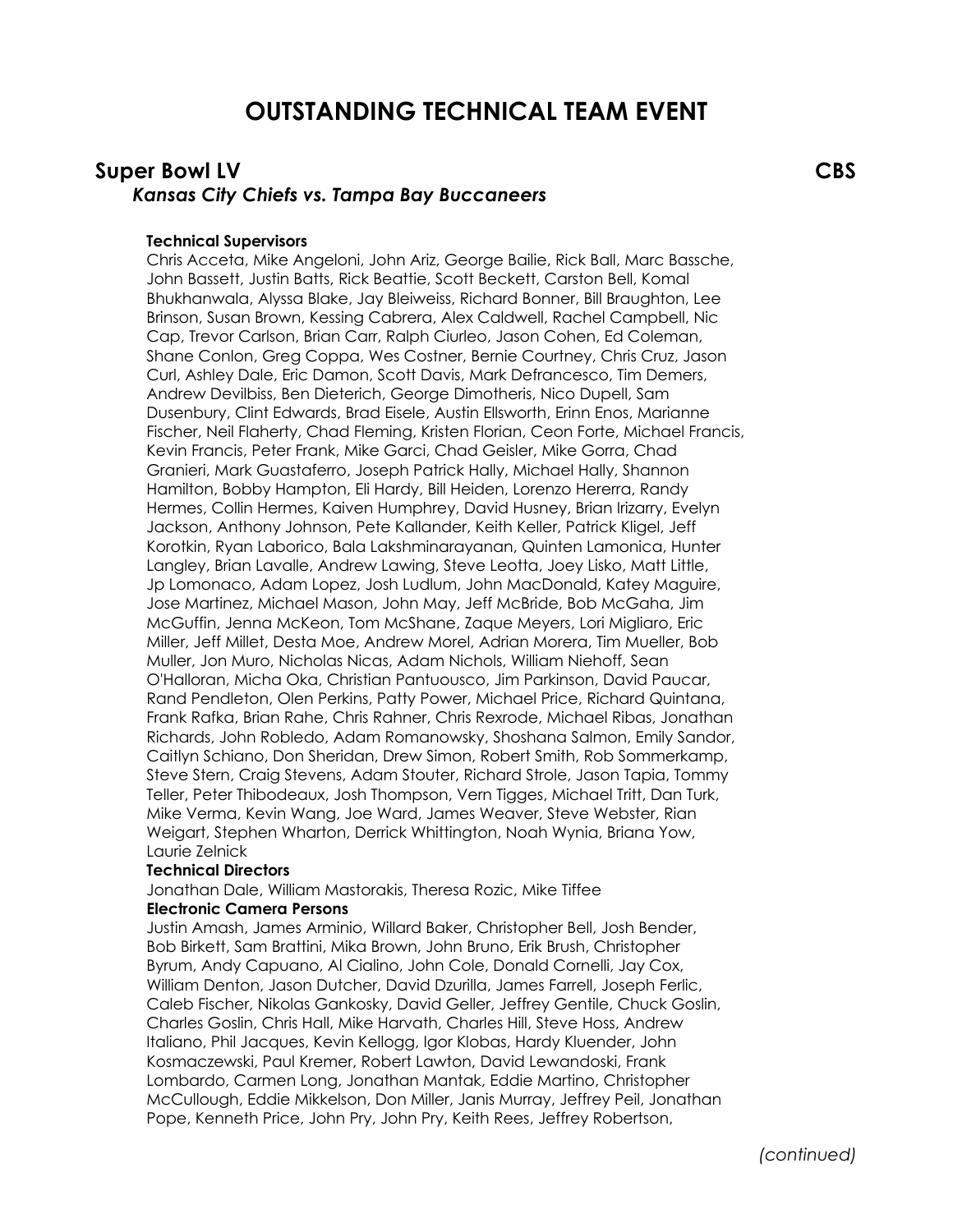Duane Rodriguez, Patrick J. Rondou, Douglas Rose, Mike Serio, Fred Shimizu, Jeff Silverman, Jackson Smith, Corey Smith, Michael Smole, Marc Sotiropoulos, Nate Spearman, Michael Stahl, Claus Stuhlweisenberg, Jon Tomer, Tony Toste, Scott Winer, Richard York, Mario Zecca

#### **Graphics Operators**

Michelle Bacon, Ryan Brown, Laura J Christian, Chris Ciurleo, Dan Clemens, Paul Devlin, Kathy Grimme, James Lockridge, Ian McCarthy, Monica Mendoza, Michael Migliaro, Terry Smith, Adam Zeitlin

#### **Lighting Directors**

Neil Burns, Carl Coates, Rasheen Crawley, Beth Fowler, Mark Melvin, Scott Poston, Travis Shupe, Andy Thomas

### **Senior Audio Engineer**

Lee Pfannerstill

### **Audio Engineers**

Jeffrey Barwise, Bob Berry, Christopher Cimmino, Joe Eboli, Dana Kirkpatrick, Kory Loy, John Martin, Karen Pearce, Clark Raymond, Andrew Rostron, Peteris Saltans, Wendel Stevens, Aaron Young

### **Audio Assistants**

Jeremy Baginski, Trey Baker, Ben Banik, David Beal, Al Boileau, Justin Brown, Jeff Bullard, Matt Coppedge, Kevin Delaney, David Dillbeck, Devin Doutt, Jeffrey Fraser, Ernesto Hernandez, Matt Hooton, Eric Kallander, Jason Kearns, Kevin McHale, Joshua Miller, Ryan Outcalt, Dave Perry, Richard Rahner, Adam Rodenberg, Chris Ross, Jose Sanchez, Benjamin Shapiro, Ed Verstraete

### **Digital Replay Operators**

Sam Abramson, Vincent Accardi, Drew Aebischer, Gregory Albrecht, Jason Alperti, Pat Ball, Phil Barker, Steve Barto, Dani Bell, William Blakely, Brett Blau, Charles Burke, Stephanie Cavaco, Matthew Christian, Chuck Cirelli, Willie Cochran, Joshua Cohen, Robert Collins, Joseph Connelly, Lauren Correa-Sikoryak, James Dean, Nelson Dellamaggiore, Jerome Dunson, Jon Epstein, Dan Farrell, Sean Fiorello, Nikk Franklyn, Josh Glaser, William Grittinger, John Grote, Joel Hahn, Tom Hazelton, Michael Head, David Iori, Matt Janke, Joshua Johnson, Scott Jones, Brady Jones IV, Timothy Koenig, Michael Kramer, Ryan Magee, Matt Matina, Tom Mayahara, Fred McGraw, Tom Meegan, Lisa Menzies, Peter Montalbano, Marian Murray, Chris Nealon, Jimmy Rea, Chris Rider, Tom Ryan, Jon Sauer, Richard Schlomann, Jeff Shook, Amanda Smerage, Sean Sperry, Dave Valentin, Hans Waters, Jim White, Paul Zecca

### **Senior Maintenance Engineers**

Benjamin Beal IV, Shaun Cooper, Kachi Delvalle, Ryan Goldsmith, Keng Lee, Erik Onifer, David Raynes, Edward Schuster

### **Video Engineers**

Michael Azzalini, Sean Ellia, Chris Halloran, Jon Jablonski, Michael Katen, Dan Landers, Nolan Lynch, Travis McKinnon, Scott Milinkov, Brian Neher, Doug Reither, Adam Steinbach, Mike Treber, Daniel Williams

### **Broadcast Network Engineers**

Donald Adydan, Basar Akonder, Christopher Barrett, Brad Bielich, Rich Bracco, Patrick Capperis, Matt Caron, Amleto Colandrea, Jason Conway, Sam Craig, Dan D'Arienzo, Charles Denny, Steve Digiacomo, Scott Eidson, John Figley, Larry Hildreth, Scott Jazmin, Dan Johnson, Ray Laird, Scott Leff, Lucas Males, Rafael Munoz, Michael Noles, Brian Nupnau, Tyler Orgera, Robert Ormaas, Bruce Orr, Niraj Patel, Phil Peggs, Kevin Pingel, Kevin Pitts, Keith Rechtorik, Luis Ruiz, Dave Stoll, Timothy Woods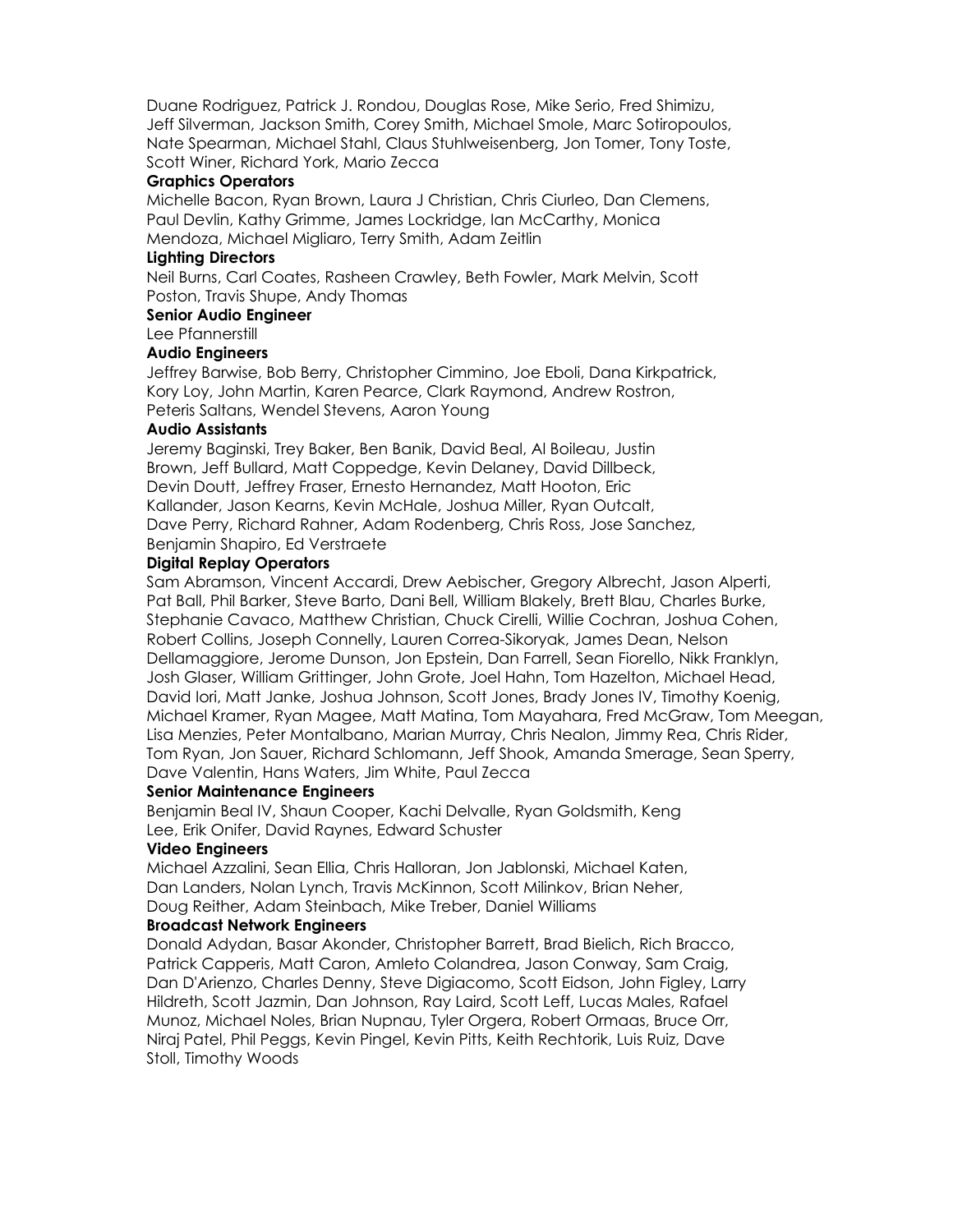# **OUTSTANDING TECHNICAL TEAM STUDIO**

### **College GameDay ESPN**

#### **Technical Supervisors**

Jayne Bonn, Chris Calcinari, Andrew Davenport, Justin Endres, Luther Fisher, Michael Foss, Leonard Gray, John Iovino, Lorenzo Lamadrid, Jodi Markley, Richard Rappi, Daniel Reifert, Henry Rousseau, Judi Weiss, Steve Widuch, Carlton Young, Ryan Zainc **Technical Directors** Dean Ellington, Craig Short

#### **Electronic Camera Persons**

Joseph Andreasen, David Barnes, Jay Clarke, Anthony Degraw, Randy French, Hoerdemann Gregg, Ryan Jackson, Michael Pacheco, Hoerdemann Sam, Cameron Sheckels, Eddie Stachulski, William Vantwoud

#### **Graphics Operators**

Eric Arcisz, Richard Daboul, Brad Griswold, Taylor Huseth, Josh Smith, Zachary Staba

#### **Lighting Directors**

Josh Bero, Dave McDonald, Richard Williams, Grant Wisuri

**Senior Audio Engineer**

Mike Martin

#### **Audio Engineers**

Chris Boler, Richard Dorner, Cory Harrilchak, Eric Kimmel, Tom Kirk, Jason Levin

### **Audio Assistants**

Logan Endres, Sanchez James, Michael Jefferson, Stevie Sahutske, Shay Sinnott, Gary Thomas, Katie Vaughan

#### **Digital Replay Operators**

Chad Hanna, Ryan Humble, McClaren Jake, Chris Muphy, Myka Rodriguez

#### **Video Engineers**

Hunter Anderson, Ben Branch, Jake Daigle, Kyle Monroe, Brad Schiller, Malcolm Thomas, William Verberkmoes

### **Broadcast Media Managers**

Jennifer Altarriba, Dennis Cleary, Liza Cole, Jennifer Solomon

### **Broadcast Network Engineers**

Brian Burney, Kevin Gauthier, Martin Vilem, Adam Whitlock

## **OUTSTANDING CAMERA WORK - SHORT FORM**

**One Shot Red Bull TV** *[Red Bull Media House]*

**Director of Photography** Catherine Aeppel **Cameraperson** Johnny Schaer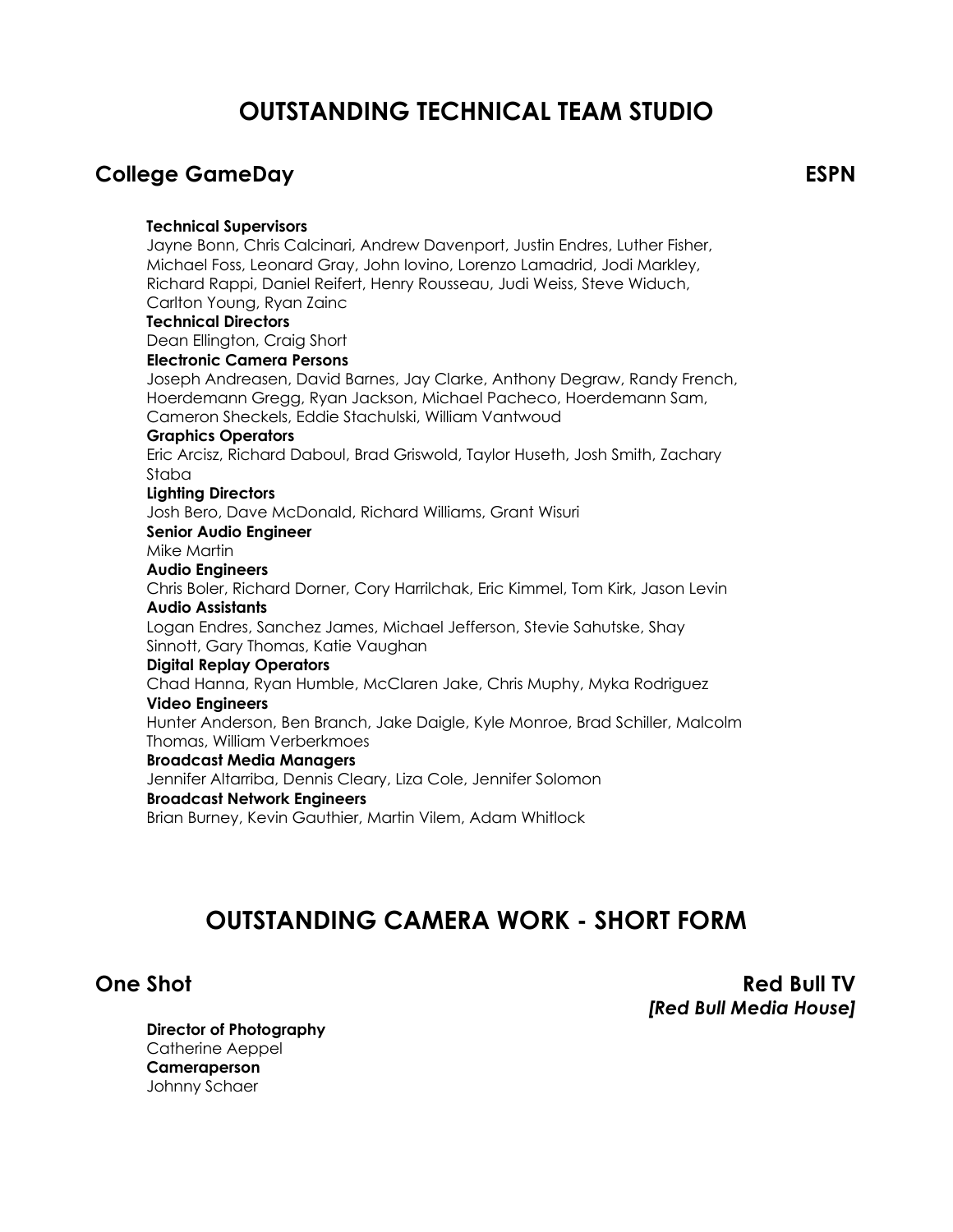# **OUTSTANDING CAMERA WORK - LONG FORM**

### **The Old World - A Mindtrip Through Europe Red Bull TV**

*[Red Bull Media House/ Tillmann Brothers Entertainment]*

**Director of Photography** Toni Tillmann **Camerapersons** Mathias Bergmann, Andreas Tillmann, Michael Tillmann

# **OUTSTANDING EDITING - SHORT FORM**

**NBA on TNT TNT** *Mamba*

**Editors** Jack Bannon, Gibson Hazard, Brendan O'Connor

## **OUTSTANDING EDITING - LONG FORM**

**NFL 360 NFL Network** *The Gift of Gaba [Ravens Productions]*

**Editor** John Orfanopoulos

# **THE DICK SCHAAP OUTSTANDING WRITING AWARD - SHORT FORM**

**National League Division Series MLB Network** *Cutouts*

**Writer** Greg Jennings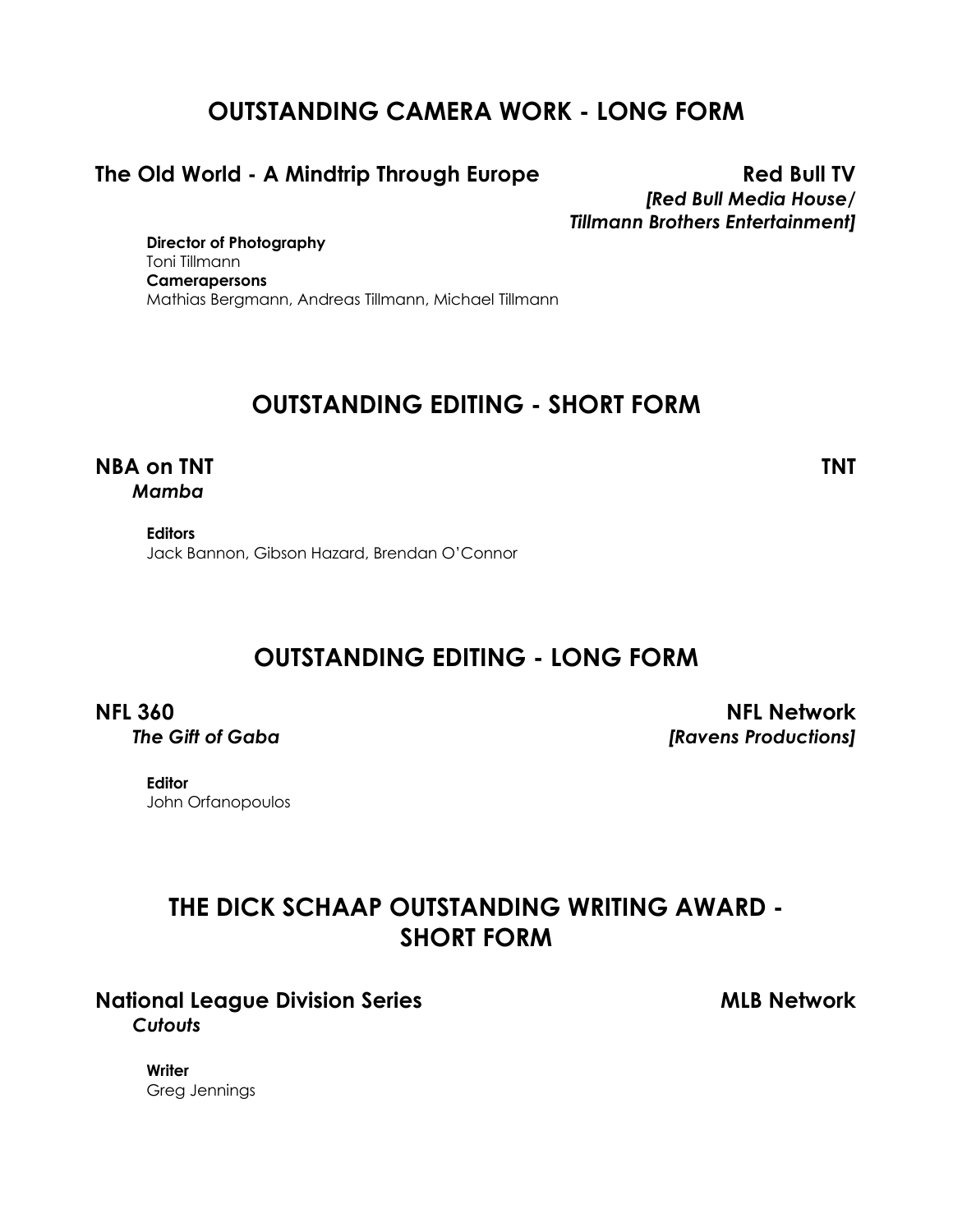# **OUTSTANDING WRITING - LONG FORM**

### **NFL Films Presents FS1**

*The Lumberman Quarterback [NFL Films]*

#### **Writers**

Garrett Fittizzi, Ty Schadt

### **OUTSTANDING MUSIC DIRECTION**

**Rising Phoenix Netflix** *[HTYT Films/Passion Pictures/ Misfits Entertainment/Ventureland]*

**Composer** Daniel Pemberton **Lyricists** George Doman, Toni Hickman, Keith Jones

## **OUTSTANDING LIVE EVENT AUDIO/SOUND**

### **Sunday Night Football NBC**

**Senior Audio Engineer** Wendel Stevens **Audio Engineers** Charles Brown, Dan Haggard, Rickey Hayes, Mitch Janklow , Brian Melillo, Ryan Outcalt, Demian Padron, Michael Stefko, Andrea Sumner, Eddie Verstraete

## **OUTSTANDING POST-PRODUCED AUDIO/SOUND**

### **NASCAR 2020: Under Pressure MOTOR 1999 MotorTrend**

*[NASCAR Productions]*

**Senior Audio Engineers** Wayne Morgan, Ben Potts **Audio Engineers** Paul Cavanaugh, Dave Colozzi, Jamie Gay, Jon Housholder, Max Johnson, Adam King, Adam Lawrence, Jason Ouzts, Joe Radler, Jeff Schafer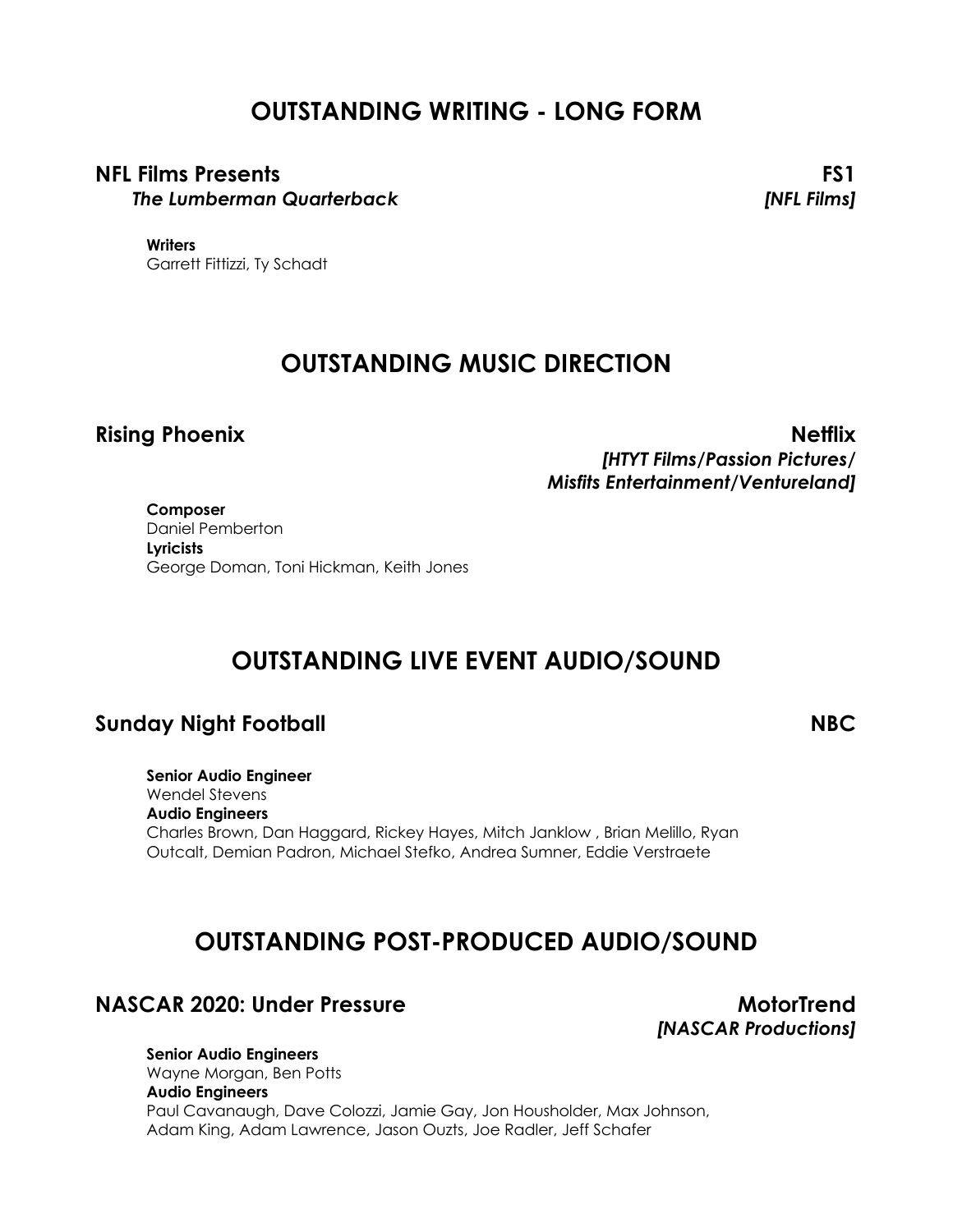# **OUTSTANDING LIVE GRAPHIC DESIGN**

### **NFC Wild Card Game Nickelodeon**

*Chicago Bears vs. New Orleans Saints [CBS Sports]*

#### **Senior Graphic Designers**

Giancarlo Barrera, Komal Bhukhanwala, Mark Defrancesco, Kurt Hartman, Tara Kafer, Tim Lines, Jon Paul Lomonaco, Drew Simon, Michael Waldron

#### **Graphic Designers**

Amelia Bolton, Selena Cohen, Mike Goitiandia, Brok Haines, Christian Huthmacher, Sara Lee, Livia Lenhoff, Michael Migliaro, Sander Schouten, Hannah Segraves, Andrew Sherman, Chris Stearns, Ron Tocci, Kerry Villamil, Nicolaas Westerhof

## **OUTSTANDING POST-PRODUCED GRAPHIC DESIGN**

**Greatness Code Apple TV+** *[Religion of Sports/UNINTERRUPTED]*

**Graphic Designers** Emily Eckstein, Lauren Fisher, Orlando Salva, Vinnie Thomas

# **OUTSTANDING STUDIO OR PRODUCTION DESIGN/ ART DIRECTION**

### **NASCAR Race Hub FS1**

### **Senior Creative Director** Gary Hartley **Production Designers** Anthony Ayres, T.J. Donaldson, Brian Dwyer, Zac Fields, Hanna Frangiyyeh, Mark Haubner, Helen Kim, John Martin, Colin Moore, Lauren Peterson, Adam Plavocos, James Reed, Alex Seflinger, Eric Sherwood, Danny Tello, Chris Watson **Art Director**

### Craig Chupinsky

**Creative Director** Michael Dolan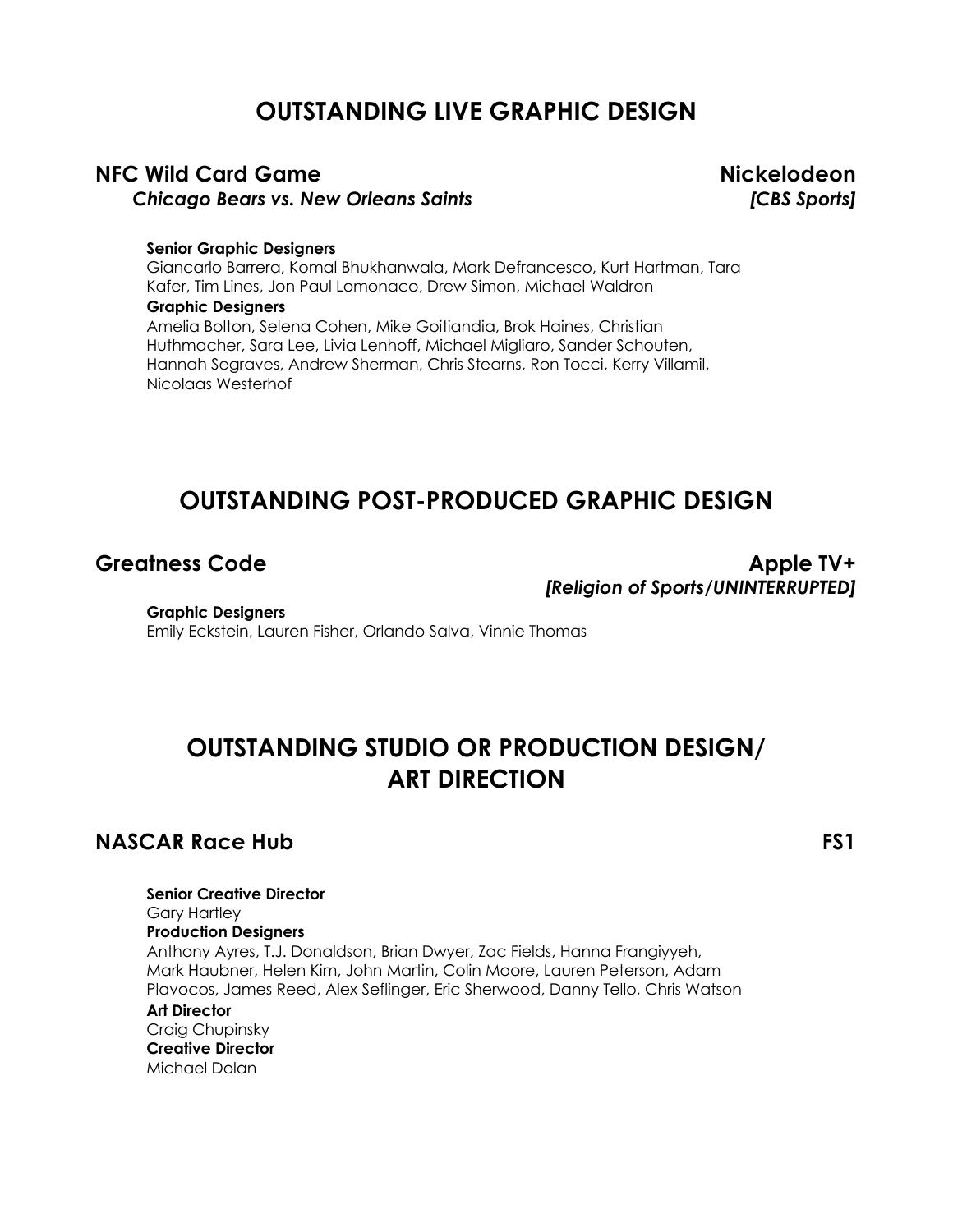# **THE GEORGE WENSEL TECHNICAL ACHIEVEMENT AWARD**

### **MLB Network Showcase MLB Network** *Statcast 3D*

#### **Innovators**

Kyle Burke, Simon Chattington, Jeffrey Coyle, Mark Elinson, Rob Engel, Jim Leonard, Chris Marinak, Alex Shapiro-Weber, Elliot Weiss, Ryan Zander

## **OUTSTANDING SPORTS PROMOTIONAL ANNOUNCEMENT**

**The Last Dance ESPN** *Predictions [ESPN CreativeWorks/Translation]*

**Executive Producers** Carrie Brzezinski-Hsu, Sean Hanrahan, Anthony Nelson, Steve Stoute **Senior Coordinating Producers** Kate Aspell, Geno Imbriale, Kyle Wright **Producer** Nicholas Aquilino **Director** Shaun Collings **Associate Producers** Sparkle Jones, Carlos Reyes **Audio Engineer Ti Dumser Editors** Rod Basham, James Boger, Louie Cohen, Chris Weingart **Writers** Lucas Kelly, Andy Truong **Graphic Designers** Dupree Bostic, Darren Dai **Creative Directors** Alex Kaplan, Barry Katz, Jay Marrotte, Jamie Overkamp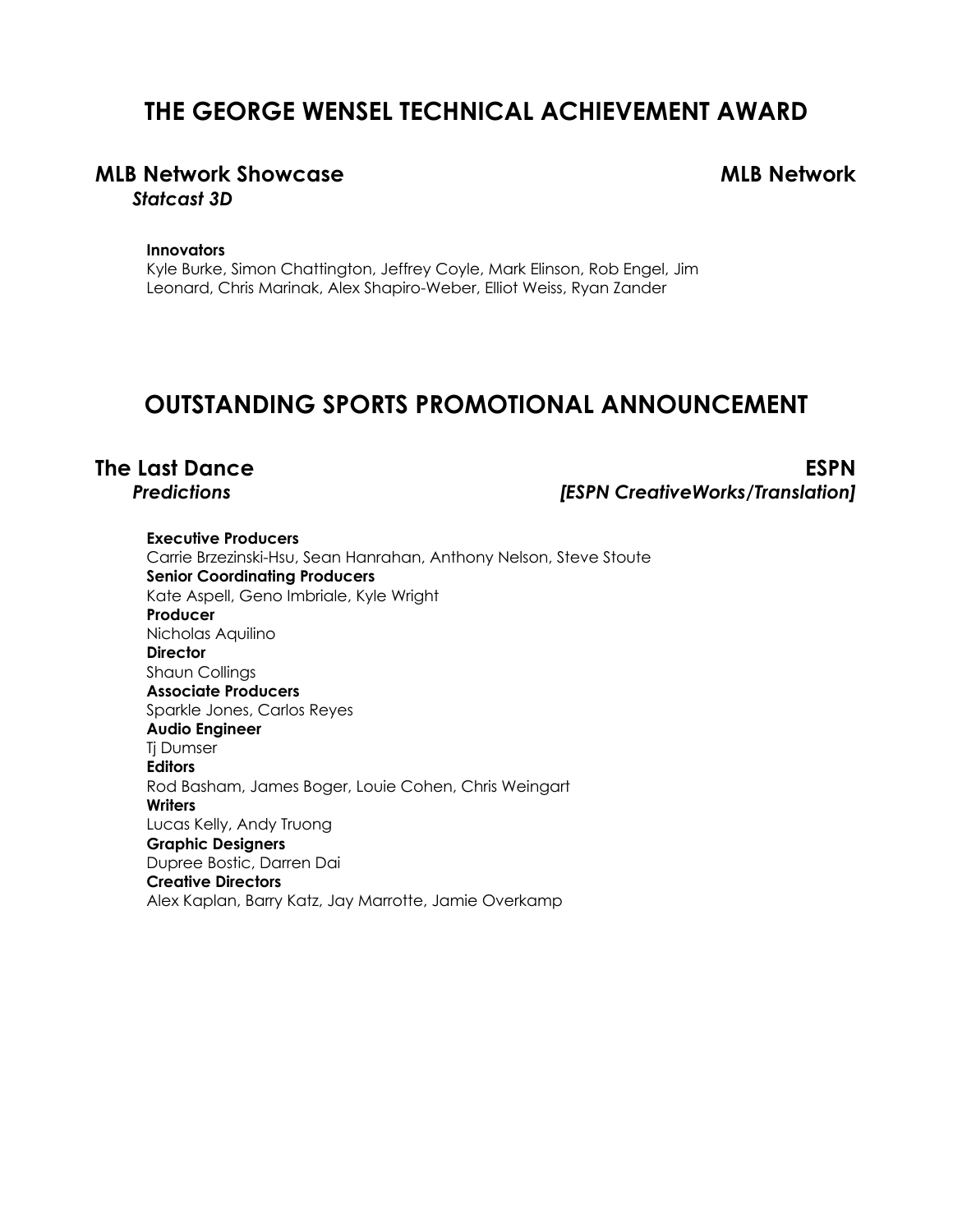# **OUTSTANDING STUDIO SHOW IN SPANISH**

### **SportsCenter Deportes ESPN Deportes**

### **Executive Producers**

Armando Benítez, Craig Lazarus, Rodolfo Martínez **Senior Coordinating Producer**

José Morales

**Coordinating Producer**

Manuel Cerdeira

### **Producers**

Luis Pablo Abascal, Rigoberto Aranda, Arturo Bandala, Rubén Caballero, Xavier Cabello, Carlos Cuellar, Selene Feria, Luisa Fernanda Fernández, Eduardo Lezama, Miguel Ángel López, Ernesto López, Antonio Oviedo, Miguel Salas, Juan Carlos Velázquez, Juan Villicaña, Yoyotzin Zúñiga

### **Coordinating Directors**

René Tovar, Luis Zúñiga

### **Directors**

Samantha Galván, Edgar Guzmán, César Jiménez, Raúl Medina, Bruno Rodríguez, Teuhctli Ruíz

### **Associate Producers**

Antonio Aguilar, Tlatoani Carrera, Gustavo Coletti, Karina Correa, Germán Cuevas, Sergio Dipp, César Domínguez, Adrián Flores, Daniela Marulanda, Leopoldo Olivares, Alexis Pacheco, Ricardo Puig, Sergio Sánchez, Jorge Eduardo Sánchez, Albert Solans-Rubio, Juan José Tames, Fernando Tirado, Pablo Valdés, José Carlos Walls

### **Operations Producer**

Leticia Pulido